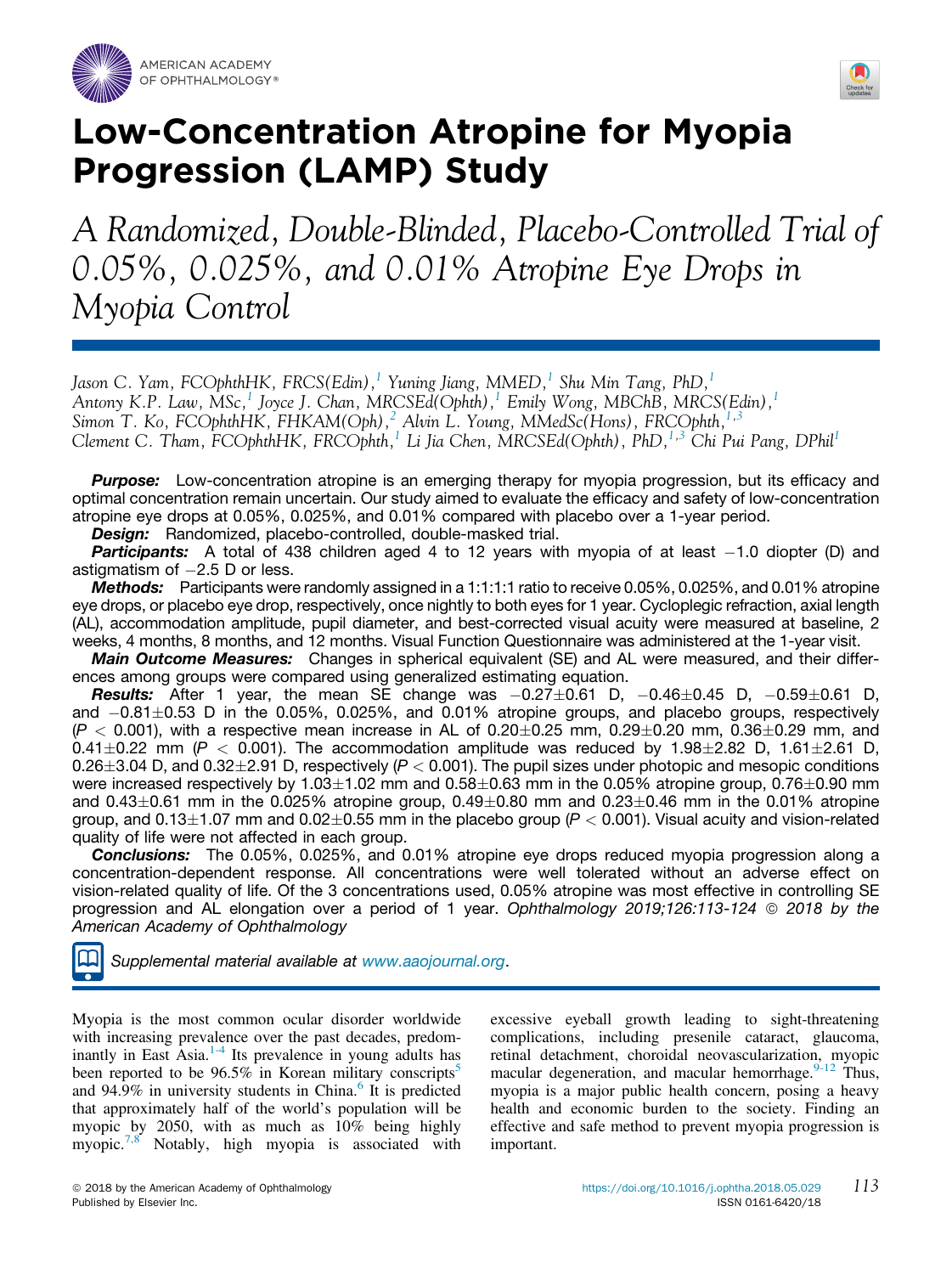Atropine eye drops, a nonselective muscarinic antago-nist, have been used for myopia control for some years.<sup>[13-15](#page-9-0)</sup> In a randomized controlled trial involving 400 children aged 6 to 12 years, Atropine for the Treatment of Myopia 1 (ATOM 1), it was found that over a 2-year period, atropine 1% eye drops slowed myopia progression to  $-0.28\pm0.92$ diopters (D), compared with  $-1.20\pm0.69$  D in the placebo group, with a 77% reduction in myopia progression with no axial elongation. $14$  However, the associated blurred near vision, photophobia, and risk of increased ultraviolet exposure often deter parents from widely adopting the treatment.[14](#page-9-0) Recently, lower-concentration atropine eye drops have been found to be effective in slowing myopia progression. In the ATOM 2 trial, 0.5%, 0.1%, and 0.01% atropine slowed myopia progression to  $-0.3\pm0.60$ D,  $-0.38\pm0.60$  D, and  $-0.49\pm0.63$  D, respectively, over 2 years.<sup>[16](#page-10-0)</sup> With fewer side effects and rebound after drop cessation, the authors suggested that the low concentration of  $0.01\%$  atropine has a better treatment-to-side effect ratio.[16-18](#page-10-0) However, the study was limited by the lack of a placebo control group.[16](#page-10-0) Furthermore, axial length (AL) elongation in the 0.01% group remained significant  $(0.41 \pm 0.32 \text{ mm}/2 \text{ years})$ , rendering an uncertain role of low-concentration atropine in myopia control.<sup>16</sup> low-concentration atropine in myopia Nevertheless, a recent American Academy of Ophthalmology report and other retrospective studies supported the use of low-concentration atropine to prevent myopia progression.<sup>[19,20](#page-10-0)</sup> Although concentration-dependent responses were evident in higher-concentration atropine, whether the same occurs in lower concentration has to be affirmed. In a meta-analysis reported in 2016 that included 7 studies of high, moderate, and low concentrations of atropine, atropine was efficacious in slowing myopia progression, but with no concentration-dependent effect. $21$ Likewise, another meta-analysis of 19 studies suggested the efficacy of atropine is concentration independent, whereas the adverse effects are concentration dependent. $^{22}$  $^{22}$  $^{22}$ 

Some important questions on low-concentration atropine for myopia control are still to be answered: (1) Does lowconcentration atropine prevent myopia progression when compared with the placebo group? (2) Does the effect vary along a concentration-dependent response? (3) What is the optimal concentration that provides the best efficacy and safety? Thus, we have conducted the Low-concentration Atropine for Myopia Progression (LAMP) study, which is a randomized placebo-controlled, double-masked trial, to evaluate the efficacy and safety of low-concentration atropine eye drops at levels of 0.05%, 0.025%, and 0.01%. The LAMP study comprises 4 phases. Phase 1 (1-year period) is a treatment phase of 0.05%, 0.025%, and 0.01% atropine and placebo groups for 1 year. In Phase 2 (1-year period), the placebo group will be crossed over to the optimal group (best treatment to side effect ratio as determined in Phase 1) at the beginning of the second year, because it is unethical to let the children continue placebo treatment once low-concentration atropine is proven effective after 1 year. Meanwhile, 0.05%, 0.025%, and 0.01% atropine, when proven effective, will be continued to the end of the second year to evaluate the efficacy and side effects in a 2-year period. Phase 3 (1-year period) is a washout period of 12 months for 0.05%, 0.025%, and 0.01% atropine to determine the rebound phenomenon. The crossed-over group (receiving placebo at the first year and subsequently crossed over to the optimal group at the second year) will continue the eye drops during Phase 3. Phase 4 (2-year period) will be an extended phase to determine the long-term effects of low-concentration atropine. Atropine will be resumed in subjects who have progressed more than 0.5 D during the washout period. If there is no change in refraction and no increase in axial elongation, atropine will not be resumed. The crossed-over group will continue with atropine to determine the long-term effects of the optimal group without discontinuation. The concentration of atropine used in Phase 4 will be decided later on the basis of the results of Phases 1 to 3. This article presents the 1-year results (Phase 1) of the LAMP study.

## Methods

This study was conducted from January 2016 to November 2017 at the CUHK Eye Centre of the Chinese University of Hong Kong, Hong Kong, China. Children aged 4 to 12 years with myopic refraction of at least 1.0 D in both eyes, astigmatism of less than 2.5 D, and documented myopic progression of at least 0.5 D in the past 1 year were enrolled in this double-blinded, single-center clinical trial. Excluded were those with ocular diseases (e.g., cataract, congenital retinal diseases, amblyopia, and strabismus), previous use of atropine or pirenzepine, or orthokeratology lens or other optical methods for myopia control, allergy to atropine, or systemic diseases (e.g., endocrine, cardiac, and respiratory diseases). Written informed consent was obtained from parents or guardians, and verbal consent was obtained from the participants. The study was approved by the Ethics Committee of the Chinese University of Hong Kong and was registered with the Centre for Clinical Research and Biostatistics Clinical Trials Registry, the Chinese University of Hong Kong (registration no: CUHK\_CCT00383). All procedures were conducted according to the tenets of the Declaration of Helsinki.

Participants in this study were randomized to receive 0.05%, 0.025%, or 0.01% atropine, or placebo eye drops once nightly in both eyes at an allocation ratio of 1:1:1:1 in 6 strata defined by gender and age groups of 4 to 6 years, 7 to 9 years, and 10 to 12 years, respectively, so that gender and age could be balanced across the 4 treatment arms. The trial medications were prepackaged identically with the number of study subjects and the expiration date. They consisted of the appropriate concentration of atropine sulfate at 0.05%, 0.025%, or 0.01% (0.5 ml unit-concentration, preservative free), and the placebo was 0.9% sodium chloride (0.5 ml unit-concentration, preservative free). All eye drops were prepared by Aseptic Innovative Medicine Co, LTD, Taipei, Taiwan, in mono-dose preparation. Expiry duration for each batch of eye drops was 2 years. Certificates of analysis for 0.05%, 0.025%, and 0.01% atropine, and 0.9% sodium chloride were obtained from the manufacturer with assurance for concentration, stability, and sterility. The Drug Trial Certificate was granted from the Department of Health, Hong Kong SAR, China.

All subjects were recruited and randomized to 4 treatment groups at the baseline visit. All subjects (0.05%, 0.025%, 0.01% atropine, and placebo) were then followed up on the same schedule with the same examination protocol: at 2 weeks (monitor visit), 4 months, 8 months, and 12 months from the baseline visit. The purpose of the monitor visit at 2 weeks was to determine the hyperopic shift, if any, that has been reported in a higher concentration of atropine in the ATOM 1 and 2 studies.<sup>[14,16](#page-9-0)</sup> At each visit, distant best-corrected visual acuity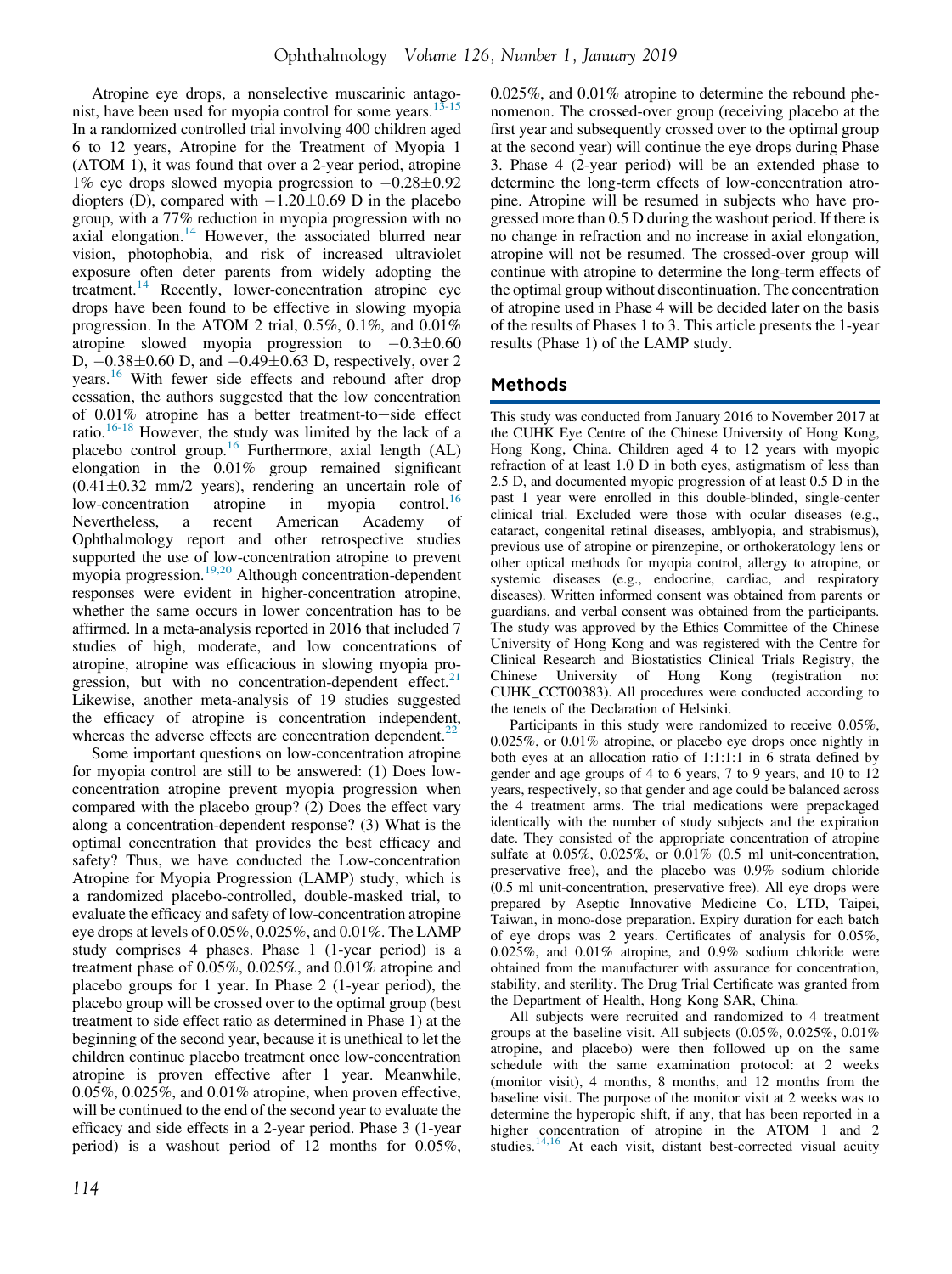(BCVA) in logarithm of the minimum angle of resolution (log-MAR) was assessed by an optometrist, who was masked for the group allocation of the subjects, using the Early Treatment Diabetic Retinopathy Study chart. Near visual acuity was assessed using best-corrected distance spectacle correction with a reduced logMAR reading chart placed at 40 cm under well-lit conditions. The near point of accommodation was measured using a Royal Air Force (RAF) near point rule (Harlow, Essex, UK) with bestcorrected distance spectacle correction. Participants were instructed to move the target inward until the N5 print became slightly blurred and then outward until it just became clear. Accommodation amplitude was calculated as the inverse of the near point of accommodation. Mesopic pupil size and photopic pupil size were measured with the OPD-Scan III (Nidek, Gamagori, Japan). In both cases, at least 5 pupil size readings (with a range of 0.5 mm) were recorded and averaged. Cycloplegic autorefraction was performed using an autorefractor (Nidek ARK-510A) after the cycloplegia regimen, which consisted of at least 2 cycles of eye drops. At the first cycle, 2 separate eye drops, cyclopentolate 1% (Cyclogyl, Alcon-Convreur, Rijksweg, Belgium) and tropicamide 1% (Santen, Osaka, Japan), were administered to both eyes at 5 minutes apart. A second cycle of the same cycloplegic drops would be administered 10 minutes after the first cycle. A third cycle of the same cycloplegic eye drops would be given 30 minutes after the second cycle if pupillary light reflex was still present or the pupil size was less than 6.0 mm. Further cycles of cycloplegic eye drops would be administered if necessary to ensure the pupils are well dilated. Five readings, all of which had to be less than 0.25 D apart, were obtained and averaged. Spherical equivalent (SE) was calculated as spherical power plus half of the cylinder power. Ocular AL was measured on a Zeiss IOL Master (Carl Zeiss Meditec Inc, Dublin, CA), based on noncontact partial coherence interferometry. Five readings, with a maximum-minimum deviation of 0.05 mm or less, were taken and averaged. Parents or guardians, subjects, and study investigators were kept masked to the trial medications. A diary on the trial medication was kept for each subject. Compliance level of each subject was classified according to the mean number of using atropine per week as reported by participants over the first 12 months. Subjects with 75% compliance rate (i.e., a mean of 5.25 days/week) were considered to have good compliance. Subjects were also offered photochromatic glasses (which darken on exposure to ultraviolet or sunlight) if they experienced glare or if their parents were worried of excessive light exposure, or progressive glasses (reading add) if they experienced difficulty with near vision. All subjects were prescribed with best-corrected spectacles. At the baseline, validated questionnaires $^{23}$  $^{23}$  $^{23}$  on outdoor time and near work were administered to parents. Outdoor activities included time spent on sports and leisure, whereas near works included time on homework, cell phone, computer, video games, and watching TV. Parental refraction and AL were documented by noncycloplegic autorefraction (Nidek ARK-510A) and Zeiss IOL Master (Carl Zeiss Meditec Inc), respectively, for both parents of each child. At the 12-month follow-up visit, the Chinese version of the 25-Item National Eye Institute Visual Function Questionnaire was administered to all subjects to determine the impact of different treatment groups on the vision-related quality of life. The Chinese version of the 25-Item National Eye Institute Visual Function Questionnaire was found to be reliable to assess the visual functions of Chinese patients with eye diseases in Hong Kong.<sup>[24](#page-10-0)</sup> A total of 11 subscales were addressed: general health, general vision, ocular pain, near vision, distance vision, social function, mental health, role limitations, dependency, color vision, and peripheral vision.

The primary outcome was myopia progression in terms of SE change over 1 year. Myopia progression in each eye was further categorized as mild  $(<0.5$  D), moderate  $(0.5-0.99)$ . or severe  $(1.0$  D). The secondary outcomes included AL change at 1 year. Side effect parameters included changes in accommodation amplitude, mesopic and photopic pupil sizes, and distant BCVA and near visual acuity. All ophthalmic parameters, including SE, AL, accommodation, pupil size, and visual acuity, were monitored from baseline.

During each visit, subjects and parents were given an openended opportunity to report any medical illness or side effects. They were also specifically asked about symptoms related to allergy, blurred near vision, glare, or visual loss, and if subjects had been ill or hospitalized since the previous visit. Any adverse events, regardless of whether they appeared relevant to atropine use, were documented.

#### Statistical Analysis

To calculate the required number of study subjects, we took the estimated myopia progression rate for 0.05%, 0.025%, and 0.01% atropine and placebo groups to be  $-0.28$  D,  $-0.14$  D,  $-0.43$  D, and  $-0.76$  D, respectively.<sup>[16,25,26](#page-10-0)</sup> The common standard deviation within a group was assumed to be  $0.6 \text{ D.}^{25}$  $0.6 \text{ D.}^{25}$  $0.6 \text{ D.}^{25}$  To detect a difference of at least 0.5 D among treatment groups, a sample size of 344 subjects (86 per group) could achieve 90% power at a 0.05 significance level. By factoring in an attrition rate of 20%, a sample size of 432 subjects (108 per group) would be needed.

All data were analyzed based on the intention-to-treat principle. Change of parameters was defined by the difference between the baseline and the corresponding follow-up values. Chi-square test and Fisher exact test were used to test the group difference in categoric data. Analysis of variance was used to test the group difference of continuous data. A generalized estimating equation with robust standard errors was used to adjust the correlation between eyes, allowing both eyes of the same subject to be included in the analysis. Repeated-measure analysis was performed for the ophthalmic parameters with treatment group, time, and interaction of time and group included in the model setup, followed by testing the treatment group effects at each time point. If significance was found in the outcome measure between groups, multiple comparisons without adjustment on the significance level would be conducted to identify the significance in each pair of groups. The concentration-response effect of atropine on the ophthalmic parameters was confirmed by the coefficient of the treatment groups in regression model after arranging the treatment groups in ordinal scale. STATA (version 14, StataCorp LP, College Station, TX) was used for data analyses.  $P$  value  $\lt$  0.05 was considered statistically significant.

## Results

A total of 484 subjects had been assessed for eligibility, and finally, 438 subjects were recruited into the study, with 109, 108, 110, and 111 subjects allocated into the 0.05% atropine, 0.025% atropine,  $0.01\%$  atropine, and placebo groups, respectively ([Fig 1](#page-3-0)). There was no significant difference among groups in demographics, baseline near work and outdoor time, baseline refractive error, accommodation, pupil diameter, BCVA, and parental SE and AL [\(Table 1](#page-4-0)). The correlation between change in SE and AL over 1 year was high (correlation coefficient  $= 0.77, P < 0.001$ ). At the 1-year visit, 55 participants did not attend the follow-up: 7 (6.4%), 17 (15.7%), 13 (11.8%), and 18 (16.2%) from the 0.05% atropine, 0.025% atropine, 0.01% atropine, and placebo groups,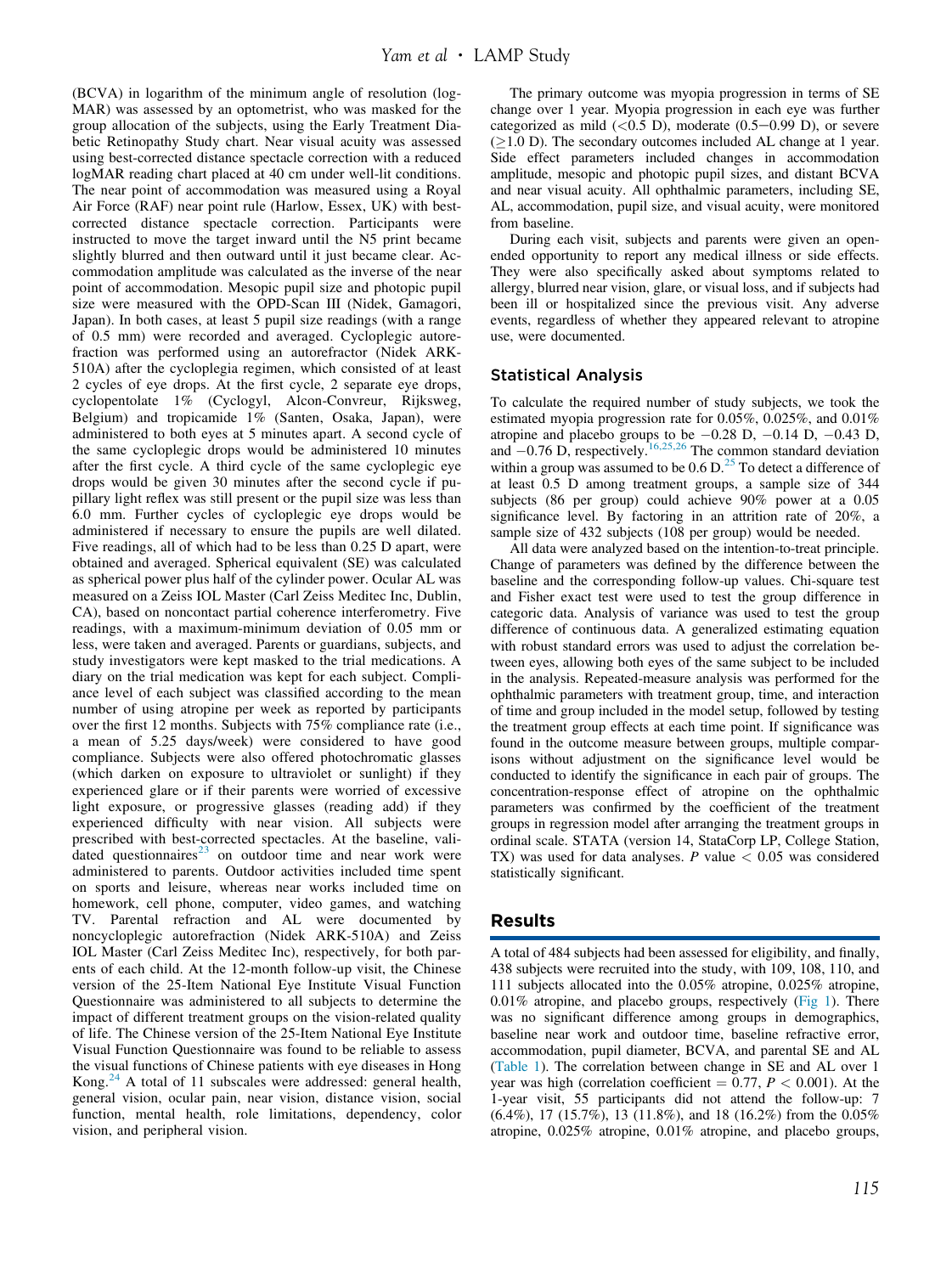<span id="page-3-0"></span>

Figure 1. Consolidated Standards of Reporting Trials (CONSORT) of the study.

respectively ( $P = 0.11$ ; Fig 1). Compliance, defined as  $>75\%$ expected use, was 93.6%, 95.4%, 90.9%, and 90.1% in the 0.05% atropine, 0.025% atropine, 0.01% atropine, and placebo groups, respectively ( $P = 0.44$ ).

#### Changes in Spherical Equivalent and Axial Length

Concentration-dependent response on myopia control was observed in all atropine concentrations [\(Table 2](#page-5-0) and [Table S1](#page-10-0), available at [www.aaojournal.org](http://www.aaojournal.org)). There was no initial hyperopic

shift at the 2-week monitor visit in all 4 groups [\(Table S2](#page-10-0), available at [www.aaojournal.org](http://www.aaojournal.org)). At the end of 1 year, SE change was  $-0.27\pm0.61$  D,  $-0.46\pm0.45$  D,  $-0.59\pm0.61$  D, and  $-0.81\pm0.53$  D in the 0.05%, 0.025%, 0.01% atropine, and placebo groups, respectively, with significant differences between groups ( $P < 0.001$ ; [Table 2](#page-5-0) and [Fig 2](#page-6-0)). Axial length change at 1 year was larger in the placebo group  $(0.41 \pm 0.22 \text{ mm})$  than in the  $0.05\%$   $(0.20 \pm 0.25 \text{ mm})$ ,  $0.025\%$   $(0.29 \pm 0.20 \text{ mm})$ , and 0.01% (0.36 $\pm$ 0.29 mm) atropine groups (P < 0.001; [Table 2](#page-5-0) and [Fig 3](#page-6-0)). The difference of AL change between the 0.01% atropine and placebo groups in the pairwise comparison was not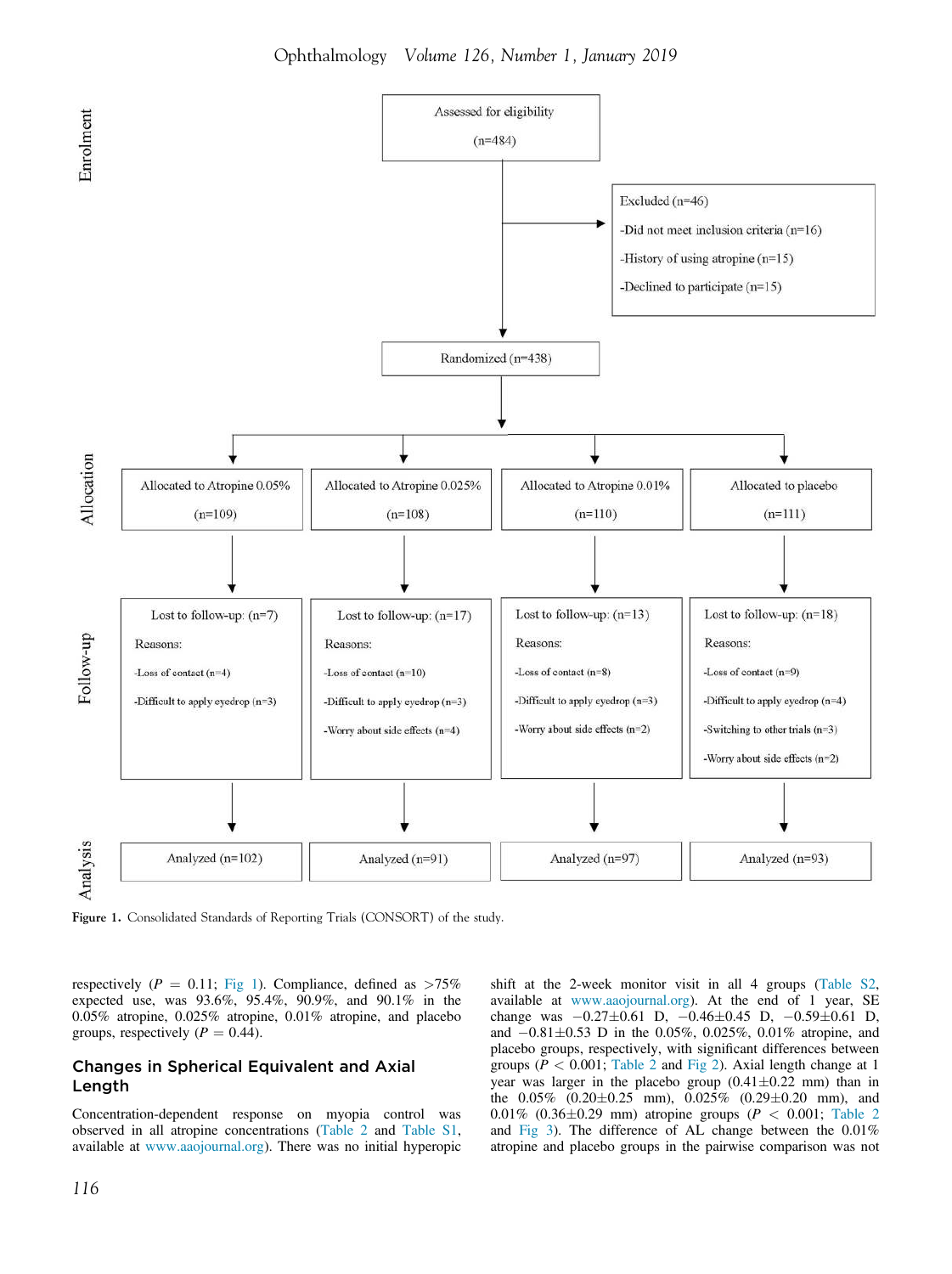## Yam et al · LAMP Study

| Table 1. Baseline Characteristics of Study Subjects |  |  |  |
|-----------------------------------------------------|--|--|--|
|-----------------------------------------------------|--|--|--|

<span id="page-4-0"></span>

|                                                                     | $0.05\%$ (n = 109) |           |         | $0.025\%$ (n = 108) |         | $0.01\%$ (n=110) |         | Placebo $(n=111)$ |         |
|---------------------------------------------------------------------|--------------------|-----------|---------|---------------------|---------|------------------|---------|-------------------|---------|
|                                                                     | Mean               | <b>SD</b> | Mean    | <b>SD</b>           | Mean    | SD               | Mean    | <b>SD</b>         | P Value |
| Gender (male, n and %)                                              | 54                 | 49.5%     | 65      | 60.2%               | 63      | 57.3%            | 66      | 59.5%             | 0.40    |
| Age $(yrs)$                                                         | 8.45               | 1.81      | 8.54    | 1.71                | 8.23    | 1.83             | 8.42    | 1.72              | 0.62    |
| BMI $(kg/m^2)$                                                      | 16.22              | 2.54      | 16.44   | 2.31                | 16.69   | 2.89             | 15.83   | 2.75              | 0.17    |
| Central corneal thickness $(\mu m)$                                 | 544.27             | 29.33     | 553.40  | 30.93               | 540.41  | 26.09            | 541.59  | 32.73             | 0.63    |
| $IOP$ (mm $Hg$ )                                                    | 15.85              | 2.47      | 16.06   | 2.09                | 15.24   | 2.09             | 15.29   | 2.74              | 0.24    |
| History of myopic progression $(D)$                                 | $-0.90$            | 0.41      | $-0.85$ | 0.31                | $-0.81$ | 0.32             | $-0.88$ | 0.36              | 0.46    |
| Spherical equivalent (D)                                            | $-3.98$            | 1.69      | $-3.71$ | 1.85                | $-3.77$ | 1.85             | $-3.85$ | 1.95              | 0.72    |
| Axial length (mm)                                                   | 24.85              | 0.90      | 24.86   | 0.95                | 24.70   | 0.99             | 24.82   | 0.97              | 0.57    |
| Anterior chamber depth (mm)                                         | 3.73               | 0.20      | 3.75    | 0.26                | 3.72    | 0.23             | 3.70    | 0.24              | 0.43    |
| Photopic pupil size (mm)                                            | 3.78               | 0.71      | 3.76    | 0.73                | 3.66    | 0.64             | 3.75    | 0.82              | 0.17    |
| Mesopic pupil size (mm)                                             | 6.73               | 0.79      | 6.78    | 0.75                | 6.65    | 0.69             | 6.66    | 0.69              | 0.46    |
| Accommodation amplitude (D)                                         | 12.63              | 2.75      | 12.29   | 2.33                | 12.11   | 2.88             | 12.10   | 2.48              | 0.43    |
| Distance VA (logMAR)                                                | 0.01               | 0.08      | 0.01    | 0.08                | 0.02    | 0.08             | 0.00    | 0.06              | 0.76    |
| Near VA (logMAR)                                                    | 0.03               | 0.13      | 0.02    | 0.12                | 0.04    | 0.11             | 0.02    | 0.11              | 0.79    |
| Outdoor activity (hours per day)*                                   | 2.28               | 0.89      | 2.04    | 0.81                | 2.20    | 0.92             | 2.30    | 1.04              | 0.15    |
| Nearwork (dioptic hours per day) <sup><math>\mathsf{T}</math></sup> | 15.65              | 3.94      | 15.22   | 4.34                | 16.13   | 5.94             | 14.96   | 4.95              | 0.30    |
| Paternal spherical equivalent (D)                                   | $-4.37$            | 2.71      | $-4.76$ | 2.81                | $-4.36$ | 2.54             | $-4.67$ | 2.76              | 0.61    |
| Maternal spherical equivalent (D)                                   | $-4.40$            | 2.90      | $-4.63$ | 3.28                | $-4.20$ | 2.85             | $-4.52$ | 3.35              | 0.77    |
| Paternal axial length (mm)                                          | 25.70              | 1.21      | 25.96   | 1.32                | 25.78   | 1.19             | 25.90   | 1.18              | 0.40    |
| Maternal axial length (mm)                                          | 25.34              | 1.32      | 25.12   | 1.40                | 25.35   | 1.70             | 25.28   | 1.52              | 0.63    |

 $BMI = body$  mass index;  $D = dipter$ ;  $IOP = intraocular pressure$ ;  $logMAR = logarithm$  of the minimum angle of resolution;  $SD = standard$  deviation;  $VA = visual$  acuity.

\*Outdoor activity = outdoor exercise  $+$  outdoor leisure activity.

<sup>†</sup>Nearwork =  $3^*$  (homework + reading + playing on cell phone)+2\* (using computer + playing video game)+1\* (watching TV).

statistically significant ( $P = 0.18$ ). In 1 year, 69.6%, 51.6%, and 43.8% of subjects in the 0.05%, 0.025%, and 0.01% atropine groups, respectively, progressed by less than 0.5 D, compared with 24.2% in the placebo group; whereas 15.2%, 12.6%, and 27.8% in the 0.05%, 0.025%, and 0.01% atropine groups, respectively, progressed by  $>1.0$  D, compared with 37.1% in the placebo group ([Fig 4\)](#page-6-0).

## Changes in Accommodation, Pupil Diameter, and Visual Acuity

Changes in accommodation amplitude also followed concentration-dependent response  $(P \le 0.001$ ; [Table 2](#page-5-0) and [Table S1,](#page-10-0) available at [www.aaojournal.org](http://www.aaojournal.org)). The mean accommodation amplitudes were different among all 4 groups  $(P < 0.001$ ; [Table S3](#page-10-0), available at [www.aaojournal.org](http://www.aaojournal.org)). Pairwise comparison showed similar changes of accommodation amplitude between the 0.01% atropine and placebo groups, but there were significant differences in the comparisons among other groups. The accommodation changes remained stable over time  $(P = 0.71)$ . Changes in pupil size also followed a concentration-dependent response (between-group  $P < 0.001$ ; [Table 2](#page-5-0) and [Table S1,](#page-10-0) [www.aaojournal.org](http://www.aaojournal.org)), but remained stable over time (within-group  $P = 0.12$  and  $P = 0.15$ , for photopic and mesopic conditions, respectively). Both near vision and mean distant BCVA in all groups were not affected significantly  $(P = 0.25$  and  $P = 0.82$ , respectively; [Table 2\)](#page-5-0).

#### Photophobia, Wearing of Progressive Lens, and Other Adverse Events

Symptoms of photophobia from subjects were different from baseline among groups at the 2-week visit ( $P < 0.001$ ; [Table 3](#page-7-0)) but were reduced over time in 1 year ( $P = 0.27$ ; [Table 3](#page-7-0)). Participants

receiving low-concentration atropine in general did not require progressive lens spectacles ( $P = 0.86$ ; [Table 3](#page-7-0)). Mean intraocular pressure was similar among all treatment groups  $(15.3 \pm 2.10)$ mmHg in  $0.05\%$ ,  $15.8\pm2.06$  mmHg in  $0.025\%$ , and  $15.4\pm2.07$ mmHg in  $0.01\%$  atropine groups, and  $15.3 \pm 2.09$  mmHg in placebo group;  $P = 0.54$ ). Occurrence of allergic conjunctivitis was similar among all groups ( $P = 0.57$ ). Thirteen subjects had severe adverse events requiring hospitalization. In the 0.05% atropine group, there was 1 case each of gastroenteritis, influenza, or asthmatic attack. In the 0.025% atropine group, 1 participant had gastroenteritis, 1 participant had pneumonia, 1 participant had elective circumcision surgery, and 2 participants had influenza. In the 0.01% atropine group, 1 participant had a lip injury requiring surgical repair, 1 participant had influenza, and 1 participant had a distal radius fracture requiring plastercasting. In the placebo group, 2 participants had influenza.

#### Vision-Related Quality of Life

There was no difference in the vision-related quality of life among all groups [\(Table 4](#page-7-0)). In all 11 domains, the  $0.05\%$ ,  $0.025\%$ , and 0.01% atropine groups, and the placebo group had similar scores  $(P = 0.07 - 0.74).$ 

#### Discussion

In this randomized placebo-controlled trial of low-concentration atropine eye drops  $(0.05\%, 0.025\%, 0.01\%)$  in myopia control, we show that all 3 concentrations of atropine reduced myopia progression when compared with placebo, along with a concentration-dependent response. After 1 year, there was a reduction of 67%, 43%, and 27% in mean SE progression and 51%, 29%, and 12% in AL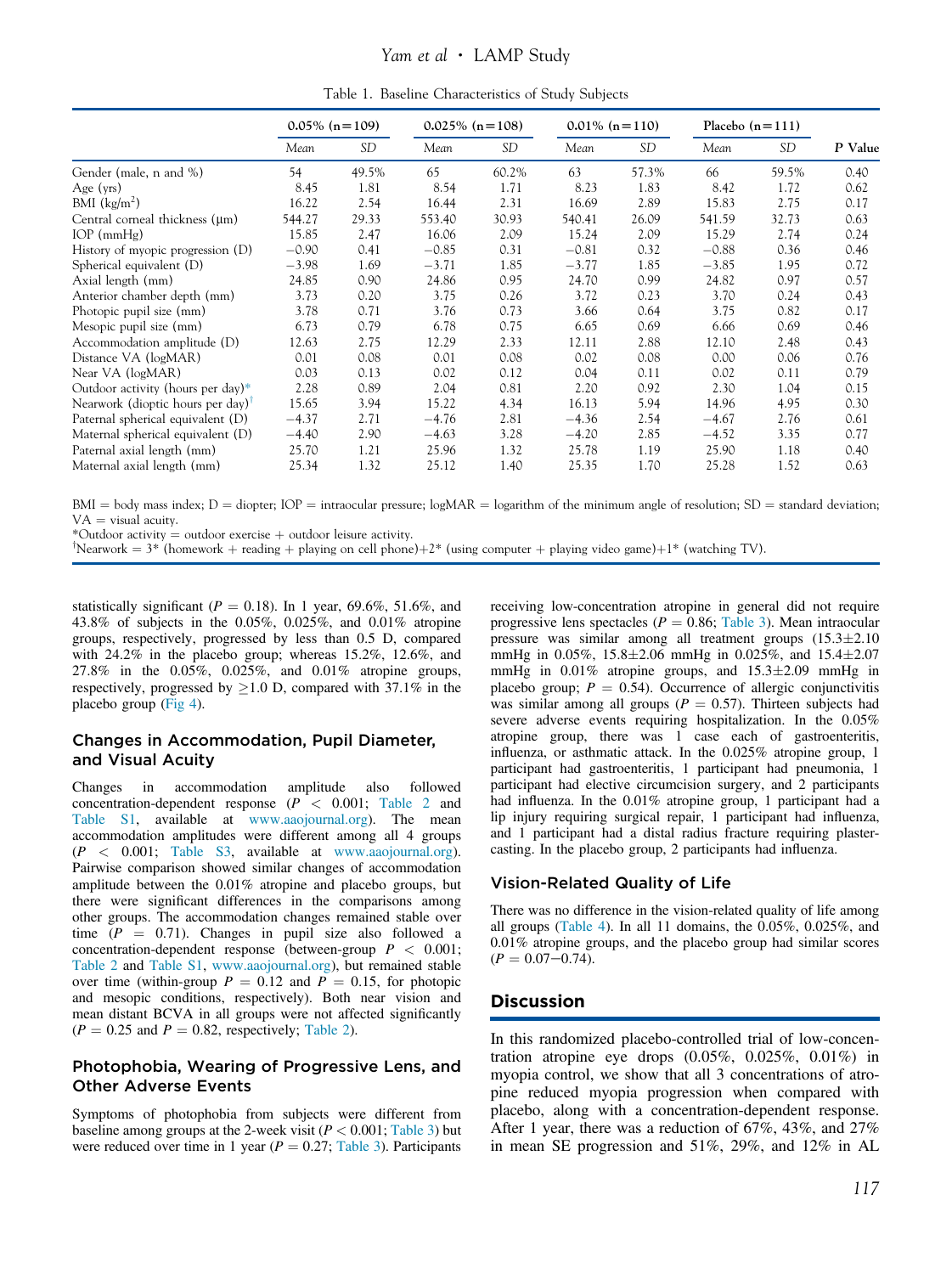<span id="page-5-0"></span>

|                             | 3) 0.05% |           | $2)$ 0.025% |           | 1) $0.01\%$ |           | 0) Placebo |           |                                                                                                                            |            |             |
|-----------------------------|----------|-----------|-------------|-----------|-------------|-----------|------------|-----------|----------------------------------------------------------------------------------------------------------------------------|------------|-------------|
|                             | Mean     | <i>SD</i> | Mean        | <b>SD</b> | Mean        | <b>SD</b> | Mean       | <i>SD</i> | Group Overall (1 vs. 0, 2 vs. 0, 3 vs. 0, 1 vs. 2, 1 vs. 3, 2 vs. 3)                                                       | Time       | Group Time* |
| Spherical equivalent (D)    |          |           |             |           |             |           |            |           | $\langle 0.001^* (0.004^*, 0.001^*, 0.001^*, 0.11, 0.001^*, 0.001^*)$                                                      | $< 0.001*$ | $< 0.001*$  |
| Change at 4 mos             | $-0.03$  | 0.40      | $-0.20$     | 0.32      | $-0.26$     | 0.35      | $-0.34$    | 0.31      | $\langle 0.001^* (0.02^*, 0.002^*, \langle 0.001^*, 0.32, \langle 0.001^*, 0.001^* \rangle )$                              |            |             |
| Change at 8 mos             | $-0.14$  | 0.51      | $-0.37$     | 0.38      | $-0.43$     | 0.56      | $-0.61$    | 0.52      | $\langle 0.001^* (0.009^*, \langle 0.001^*, 0.001^*, 0.27, \langle 0.001^*, 0.001^* \rangle )$                             |            |             |
| Change at 12 mos            | $-0.27$  | 0.61      | $-0.46$     | 0.45      | $-0.59$     | 0.61      | $-0.81$    | 0.53      | $\langle 0.001^* (0.006^*, \langle 0.001^*, \langle 0.001^*, 0.05, \langle 0.001^*, 0.01^* \rangle )$                      |            |             |
| Axial length (mm)           |          |           |             |           |             |           |            |           | $\langle 0.001^* (0.10, \langle 0.001^*, \langle 0.001^*, 0.08, \langle 0.001^*, 0.003^* \rangle )$                        | $< 0.001*$ | $< 0.001*$  |
| Change at 4 mos             | 0.06     | 0.20      | 0.12        | 0.11      | 0.13        | 0.16      | 0.16       | 0.13      | $\langle 0.001^* (0.07, 0.009^*, \langle 0.001^*, 0.67, 0.002^*, 0.002^* )$                                                |            |             |
| Change at 8 mos             | 0.15     | 0.28      | 0.22        | 0.25      | 0.26        | 0.20      | 0.30       | 0.17      | $\langle 0.001^* (0.16, 0.005^*, \langle 0.001^*, 0.17, \langle 0.001^*, 0.02^* \rangle )$                                 |            |             |
| Change at 12 mos            | 0.20     | 0.25      | 0.29        | 0.20      | 0.36        | 0.29      | 0.41       | 0.22      | $\langle 0.001^* (0.18, \langle 0.001^*, 0.001^*, 0.02^*, 0.001^*, 0.006^*)$                                               |            |             |
| Photopic pupil size (mm)    |          |           |             |           |             |           |            |           | $\langle 0.001^* (0.002^*, \langle 0.001^*, \langle 0.001^*, \langle 0.001^*, \langle 0.001^*, 0.001^*, 0.003^* \rangle )$ | 0.12       | 0.07        |
| Change at 4 mos             | 1.06     | 1.07      | 0.79        | 1.04      | 0.26        | 0.83      | $-0.02$    | 1.07      | $\langle 0.001^* (0.02^*, 0.001^*, 0.001^*, 0.001^*, 0.001^*, 0.001^*, 0.05) \rangle$                                      |            |             |
| Change at 8 mos             | 1.19     | 1.05      | 0.73        | 0.94      | 0.41        | 0.80      | 0.09       | 1.05      | $\langle 0.001^*, (0.01^*, 0.001^*, 0.001^*, 0.004^*, 0.001^*, 0.001^* \rangle$                                            |            |             |
| Change at 12 mos            | 1.03     | 1.02      | 0.76        | 0.90      | 0.49        | 0.80      | 0.13       | 1.07      | $\langle 0.001^* (0.005^*, \langle 0.001^*, \langle 0.001^*, 0.02^*, \langle 0.001^*, 0.04^* \rangle )$                    |            |             |
| Mesopic pupil size (mm)     |          |           |             |           |             |           |            |           | $\langle 0.001^* (0.004^*, \langle 0.001^*, \langle 0.001^*, 0.002^*, \langle 0.001^*, 0.004^* \rangle )$                  | 0.15       | $0.04*$     |
| Change at 4 mos             | 0.52     | 0.63      | 0.32        | 0.68      | 0.18        | 0.46      | 0.06       | 0.50      | $\langle 0.001^* (0.04^*, \langle 0.001^*, \langle 0.001^*, 0.05, \langle 0.001^*, 0.01^* \rangle )$                       |            |             |
| Change at 8 mos             | 0.62     | 0.60      | 0.37        | 0.63      | 0.16        | 0.46      | 0.06       | 0.73      | $\langle 0.001^* (0.10, \langle 0.001^*, \langle 0.001^*, 0.001^*, \langle 0.001^*, 0.001^*, 0.001^* \rangle )$            |            |             |
| Change at 12 mos            | 0.58     | 0.63      | 0.43        | 0.61      | 0.23        | 0.46      | 0.02       | 0.55      | $\langle 0.001^*, (0.001^*, \langle 0.001^*, \langle 0.001^*, 0.003^*, \langle 0.001^*, 0.06 \rangle ) \rangle$            |            |             |
| Accommodation amplitude (D) |          |           |             |           |             |           |            |           | $\langle 0.001^* (0.96, 0.004^*, \langle 0.001^*, 0.004^*, \langle 0.001^*, 0.96 \rangle )$                                | 0.71       | 0.08        |
| Change at 4 mos             | $-2.38$  | 2.70      | $-1.34$     | 2.49      | $-0.50$     | 2.77      | $-0.35$    | 2.48      | $\langle 0.001^* (0.69, 0.004^*, \langle 0.001^*, 0.02^*, \langle 0.001^*, 0.004^* \rangle )$                              |            |             |
| Change at 8 mos             | $-1.98$  | 2.92      | $-1.22$     | 2.73      | $-0.52$     | 2.89      | $-0.66$    | 2.65      | $0.001*$ (0.72, 0.15, 0.001*, 0.08, <0.001*, 0.06)                                                                         |            |             |
| Change at 12 mos            | $-1.98$  | 2.82      | $-1.61$     | 2.61      | $-0.26$     | 3.04      | $-0.32$    | 2.91      | $\langle 0.001^* (0.89, 0.001^*, \langle 0.001^*, 0.001^*, \langle 0.001^*, 0.33 \rangle )$                                |            |             |
| Distance VA (logMAR)        |          |           |             |           |             |           |            |           | $0.82$ $(0.39, 0.68, 0.48, 0.70, 0.85, 0.83)$                                                                              | $0.01*$    | 0.29        |
| Change at 4 mos             | $-0.02$  | 0.07      | $-0.02$     | 0.07      | $-0.02$     | 0.08      | $-0.01$    | 0.05      | $0.71$ $(0.38, 0.33, 0.54, 0.99, 0.77, 0.76)$                                                                              |            |             |
| Change at 8 mos             | $-0.02$  | 0.06      | $-0.02$     | 0.08      | $-0.02$     | 0.08      | $-0.02$    | 0.06      | $0.87$ (0.73, 0.92, 0.62, 0.82, 0.43, 0.60)                                                                                |            |             |
| Change at 12 mos            | $-0.02$  | 0.06      | $-0.02$     | 0.07      | $-0.03$     | 0.08      | $-0.02$    | 0.06      | 0.37 (0.09, 0.73, 0.45, 0.20, 0.33, 0.71)                                                                                  |            |             |
| Near VA (logMAR)            |          |           |             |           |             |           |            |           | $0.25$ (0.70, 0.20, 0.27, 0.09, 0.14, 0.95)                                                                                | 0.09       | 0.81        |
| Change at 4 mos             | 0.00     | 0.13      | 0.00        | 0.14      | $-0.02$     | 0.12      | $-0.02$    | 0.12      | $0.26$ (0.98, 0.19, 0.12, 0.22, 0.14, 0.71)                                                                                |            |             |
| Change at 8 mos             | $-0.02$  | 0.13      | 0.00        | 0.13      | $-0.03$     | 0.11      | $-0.03$    | 0.12      | 0.34 (0.82, 0.20, 0.50, 0.09, 0.34, 0.58)                                                                                  |            |             |
| Change at 12 mos            | $-0.01$  | 0.13      | 0.00        | 0.13      | $-0.03$     | 0.13      | $-0.02$    | 0.11      | $0.39$ $(0.45, 0.41, 0.44, 0.13, 0.16, 0.99)$                                                                              |            |             |

Table 2. Change in Ophthalmic Parameters at Follow-up Visits

 $D =$  diopter; logMAR = logarithm of the minimum angle of resolution;  $SD =$  standard deviation; VA = visual acuity.

Repeated-measure analysis was performed for the ophthalmic parameters with treatment group and time and interaction of time and group included in the model setup, followed by testing the treatment group effects at each time point. Multiple comparisons were performed after the overall treatment group effect. \*Significant at 0.05.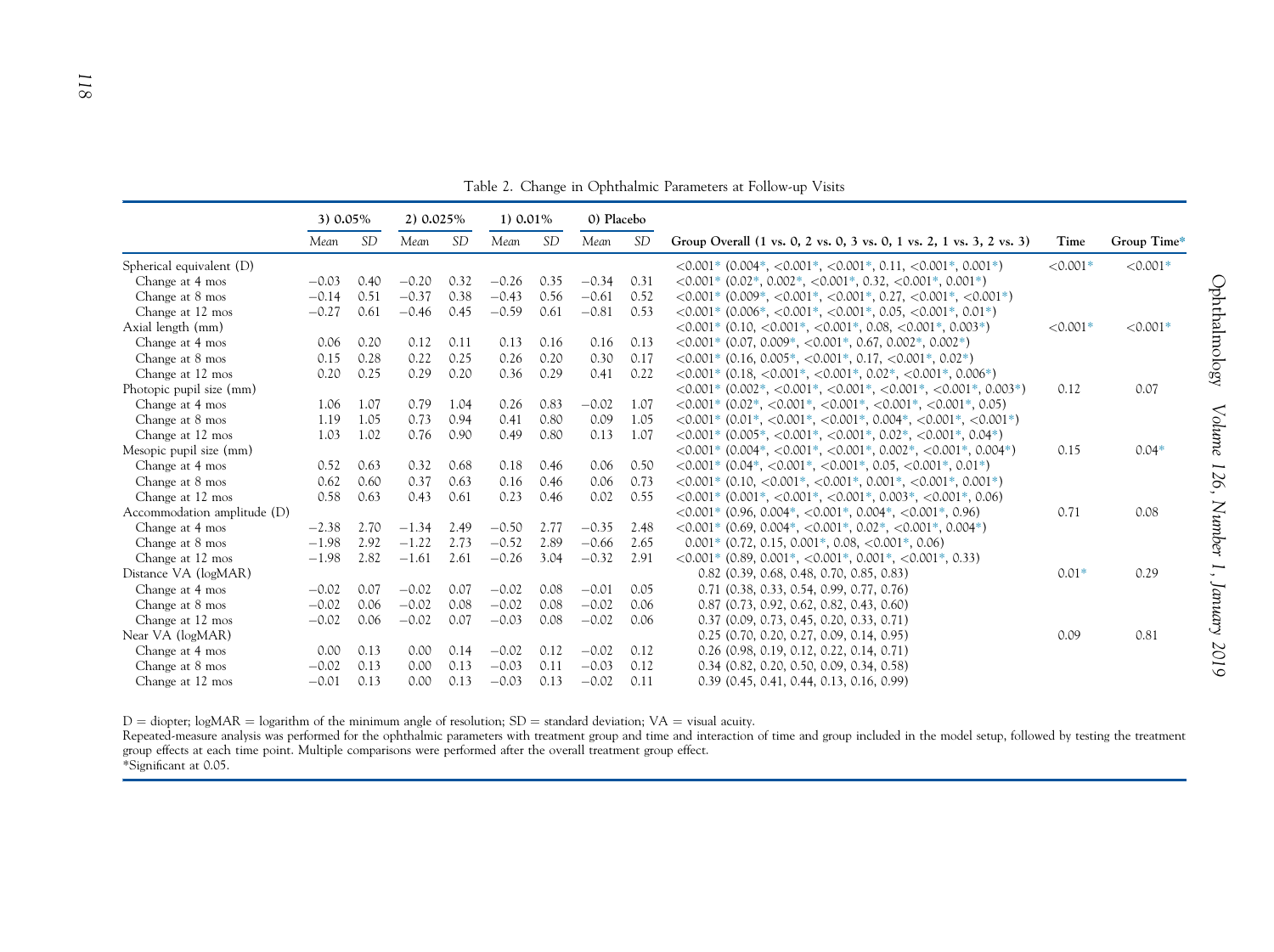<span id="page-6-0"></span>

Figure 2. Change in spherical equivalent (SE) in treatment groups across time.  $m =$  month;  $D =$  diopter.

elongation in the  $0.05\%$ ,  $0.025\%$ , and  $0.01\%$  atropine groups, respectively, when compared with the placebo group. Of note, the difference in axial elongation between the 0.01% atropine and placebo groups was not significant. All 3 concentrations of atropine were well tolerated by the children in pupil dilatation, accommodation loss, near vision, and best-corrected distant vision. There was no reported treatment-related adverse event. The vision-related quality of life was not affected. Our results altogether have provided new evidence for low-concentration atropine as an effective and safe intervention against myopia progression.

#### First Placebo-Controlled Study

After the ATOM 2 study, the use of low-concentration atropine  $0.01\%$  has surged in popularity.<sup>[27](#page-10-0)</sup> However, ATOM 2 was limited by the lack of a placebo group. By comparing with the historic control group of the ATOM 1 study, ATOM 2 revealed a slower progression rate at  $-0.49\pm0.63$  D/2 years in the 0.01% atropine group (vs.  $-1.20\pm0.69$  D/2 years in the placebo group in ATOM 1). $^{16}$  $^{16}$  $^{16}$  However, there was no significant difference



Figure 3. Change in axial length (AL) in treatment groups across time.  $m =$  month.



Figure 4. Distribution of change in SE among treatment groups at 1 year.

in AL elongation between the 2 groups  $(0.41 \pm 0.32 \text{ mm}/2)$ years in the 0.01% atropine group in ATOM 2 vs.  $0.38\pm0.38$  mm/2 years in the placebo group in ATOM 1).<sup>[16](#page-10-0)</sup> A retrospective case-controlled study in whites in the United States also found that  $0.01\%$  atropine reduced the rate of myopic progression  $(-0.1\pm0.6 \text{ D/year}$  in the  $0.01\%$  atropine group vs.  $-0.6\pm0.4$  D/year in controls).[19](#page-10-0) However, the results were based on noncycloplegic refraction alone without information on  $AL$ <sup>[19](#page-10-0)</sup> In a retrospective case-control study of 57 Chinese subjects in Taiwan, the 0.05% atropine group had a mean progression rate of  $0.28\pm0.26$  D/year, slower than that of the control group at  $-0.75\pm0.35$  D/year.<sup>[26](#page-10-0)</sup> Again, AL was not measured.[26](#page-10-0) In another retrospective study in Taiwan Chinese involving low-concentration atropine eye drops ranging from 0.05% to 0.1%, the results suggested lowconcentration atropine as a possible strategy for an initial myopia regimen.<sup>[28](#page-10-0)</sup> However, the study was limited by using different concentrations of atropine during the course of the study, with no information on  $AL.^{28}$  $AL.^{28}$  $AL.^{28}$  Recent meta-analyses and an American Academy of Ophthalmology report also supported the use of low-concentration atropine for myopia control.<sup>[20-22](#page-10-0)</sup> Nevertheless, placebo-controlled trials on lowconcentration atropine are lacking. Our study is the first placebo-controlled trial to provide good evidence of efficacy of low-concentration atropine in retarding myopia progression. Our data are relevant to children with myopia progression in all parts of the world.

#### Concentration-Dependent Response

Results of this study also proved the concentrationdependent response among low-concentration atropine. Concentration-dependent response had been reported in higher concentrations of atropine:  $0.5\%$ ,  $0.25\%$ , and  $0.1\%$ .<sup>[29](#page-10-0)</sup> However, the ATOM 2 study reported a small difference in efficacy of 0.01% atropine compared with 0.1% and 0.5%, thus posing a question of whether a concentrationdependent response exists between  $0.01\%$  and  $0.1\%$ .<sup>[16](#page-10-0)</sup> Two subsequent meta-analyses also did not find a difference in the efficacy of atropine across different concentrations.[22](#page-10-0) In contrast, our results demonstrated a clear concentration-dependent response, with 0.05% atropine better than 0.025% and 0.01%. Based on this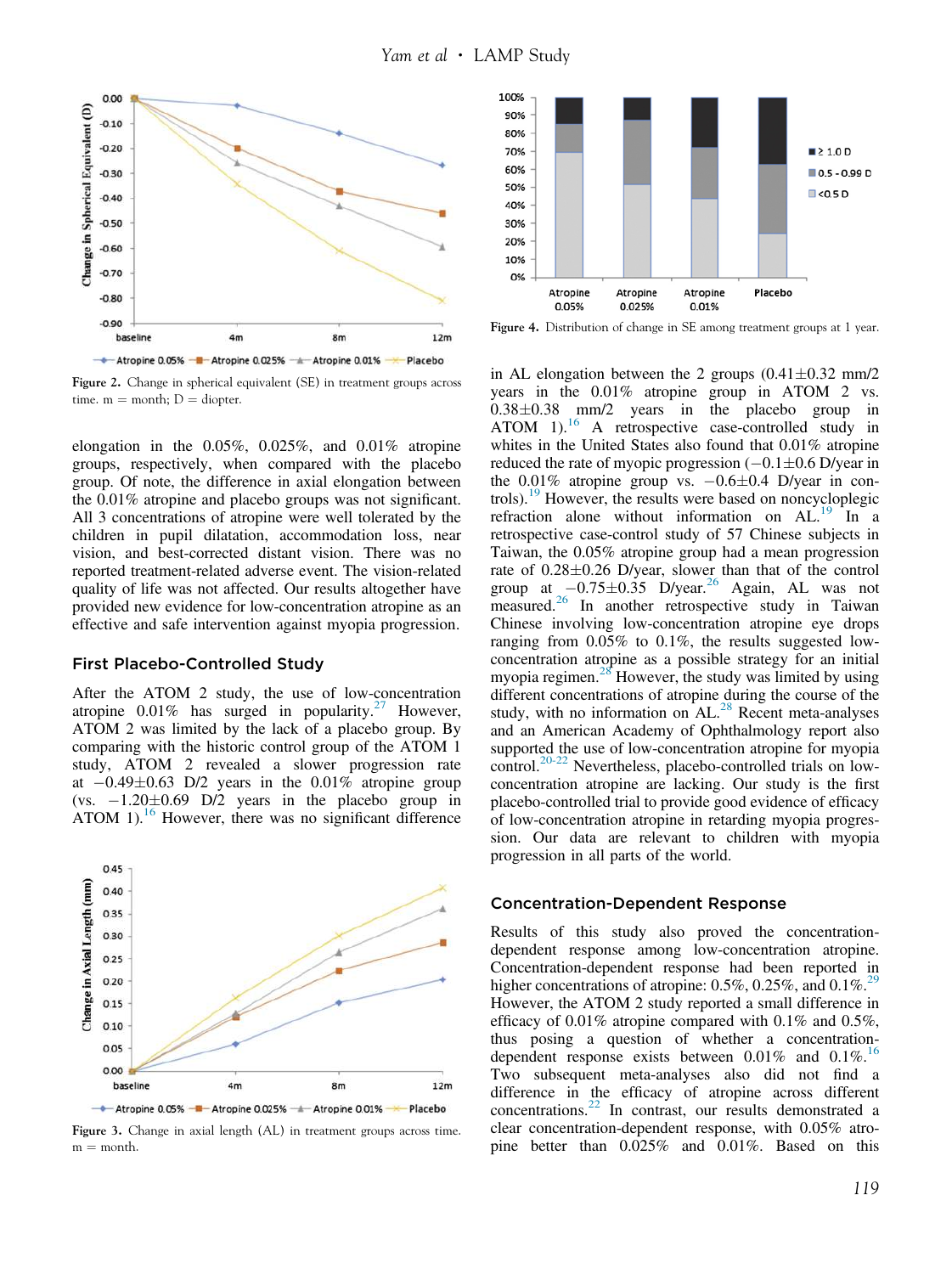<span id="page-7-0"></span>

|                                 |                  | $0.05\%$ (n = 109) |                  | $0.025\%$ (n = 108) |    | $0.01\%$ (n = 110) |                  | Placebo $(n=111)$ |              |
|---------------------------------|------------------|--------------------|------------------|---------------------|----|--------------------|------------------|-------------------|--------------|
|                                 | $\boldsymbol{n}$ | %                  | $\boldsymbol{n}$ | $\frac{0}{0}$       | n  | $\%$               | $\boldsymbol{n}$ | %                 | P Value      |
| Photochromatic glasses needed   | 33               | 30.3%              | 37               | 34.3%               | 33 | 30.0%              | 44               | 39.6%             | 0.39         |
| Progressive glasses needed      |                  | $0.9\%$            |                  | $0.0\%$             |    | 1.8%               |                  | $0.9\%$           | 0.86         |
| Photophobia at 2 wks            | 34               | 31.2%              | 20               | 18.5%               |    | 5.5%               | 14               | 12.6%             | $< 0.001$ *' |
| Photophobia at 1 v <sup>‡</sup> |                  | 7.8%               | 6                | $6.6\%$             |    | 2.1%               |                  | 4.3%              | 0.27         |
| Allergic conjunctivitis         |                  | 2.8%               |                  | $6.5\%$             |    | 6.4%               |                  | 6.3%              | 0.57         |
| Hospitalization                 |                  | 2.8%               |                  | 4.6%                |    | 2.7%               |                  | 1.8%              | 0.66         |

Table 3. Side Effects and Adverse Events

\*Significant at 0.05.

 $^{\dagger}$ The 0.05% differed from placebo, 0.01%, and 0.025% significantly; 0.025% differed from 0.01% significantly.

<sup>z</sup>Only subjects at 1-year follow-up were included.

concentration-dependent response, it would be possible that increasing the frequency of atropine eye drops, for example, to twice per day, may increase its efficacy in retarding myopia progression. This should be assessed in further studies.

## Optimal Concentration: Balance between Efficacy and Safety

The optimal low-concentration atropine eye drops should be the one with the best balance between efficacy and safety. In this study, although all 3 concentrations were well tolerated, 0.05% atropine showed the best efficacy in reducing SE progression and axial elongation over the 1-year period. In a study of 21 subjects aged 6 to 12 years receiving 0.05% atropine, myopia progressed at a rate of  $0.28\pm0.26$  D/year compared with  $0.75\pm0.35$  D/year in 57 consecutive untreated patients. $^{26}$  $^{26}$  $^{26}$  In a retrospective review of 50 premyopia subjects, 24 of whom were given atropine 0.025% treatment, subsequent myopia shift was less  $(-0.14 \pm 0.24)$ D) in the atropine group compared with controls  $(-0.58\pm0.34 \text{ D})$ .<sup>[25](#page-10-0)</sup> In the ATOM 2 study, participants in the 0.01% atropine group progressed by  $0.43 \pm 0.52$  D during

the first year and then significantly slowed down in the second year with only 0.06 D progression, with a total progression of  $0.49 \pm 0.63$  D over 2 years. Meanwhile, the AL increased by  $0.24 \pm 0.19$  mm during the first year and 0.17 mm during the second year, with a total elongation of  $0.41 \pm 0.32$  mm over 2 years. Although the difference of SE progression of 0.01% atropine was clinically small compared with higher concentrations of 0.1% and 0.5%, its  $AL$  elongation was still significant.<sup>[16](#page-10-0)</sup> Of note, the efficacy of the 0.01% atropine group in our study appeared to be less than that of ATOM 2, with SE progression by  $-0.59\pm0.6$  D and axial elongation by  $0.36\pm0.29$  mm over 1 year, with respective reduction of 27% in SE progression and only 12% in axial elongation. It should be noted that the difference of AL changes between the 0.01% atropine and placebo groups in our study also was not significant, which was consistent with the AL results of ATOM 2. The efficacy of 0.01% atropine in ATOM 2 was mainly based on the second year with a significantly less SE progression and AL elongation. Therefore, our second-year follow-up results of all 3 atropine concentrations will be important to determine this stabilization effect and the long-term efficacies of

Table 4. Values of Visual Function Questionnaire Domains at 1 Year\*

|                     |       | $0.05\%$ (n = 102) |       | $0.025\%$ (n=91) |       | $0.01\%$ (n=97) |       | Placebo $(n=93)$ |         |
|---------------------|-------|--------------------|-------|------------------|-------|-----------------|-------|------------------|---------|
|                     | Mean  | <b>SD</b>          | Mean  | <b>SD</b>        | Mean  | <b>SD</b>       | Mean  | <b>SD</b>        | P Value |
| General health      | 70.34 | 22.45              | 73.39 | 20.79            | 75.00 | 22.47           | 73.35 | 23.21            | 0.51    |
| General vision      | 83.92 | 15.93              | 79.57 | 18.88            | 83.00 | 14.32           | 81.98 | 14.92            | 0.27    |
| Ocular pain         | 92.89 | 10.48              | 91.26 | 14.60            | 93.00 | 10.56           | 92.45 | 11.91            | 0.74    |
| Near activities     | 96.81 | 7.23               | 94.35 | 10.07            | 95.67 | 7.15            | 94.23 | 9.10             | 0.11    |
| Distance activities | 95.34 | 9.62               | 93.82 | 12.31            | 95.38 | 8.64            | 94.09 | 11.08            | 0.62    |
| Social functioning  | 98.86 | 5.67               | 97.92 | 5.70             | 99.36 | 2.78            | 99.16 | 3.67             | 0.16    |
| Mental health       | 93.14 | 7.69               | 90.59 | 9.06             | 92.31 | 8.13            | 90.68 | 9.86             | 0.11    |
| Role difficulties   | 95.59 | 9.90               | 93.55 | 14.81            | 95.13 | 9.55            | 94.09 | 13.48            | 0.63    |
| Dependency          | 97.63 | 7.07               | 97.04 | 8.48             | 97.92 | 6.42            | 96.25 | 9.64             | 0.48    |
| Color vision        | 99.49 | 3.54               | 96.94 | 13.42            | 98.71 | 8.36            | 96.63 | 13.69            | 0.18    |
| Peripheral vision   | 98.28 | 7.26               | 95.11 | 12.43            | 98.25 | 6.41            | 97.25 | 10.83            | 0.07    |
| VFO-25 composite    | 92.91 | 4.89               | 91.13 | 8.33             | 93.01 | 4.80            | 91.79 | 6.79             | 0.12    |

 $SD =$  standard deviation;  $VFO =$  Visual Function Questionnaire.

\*Only subjects at 1-year follow-up were included.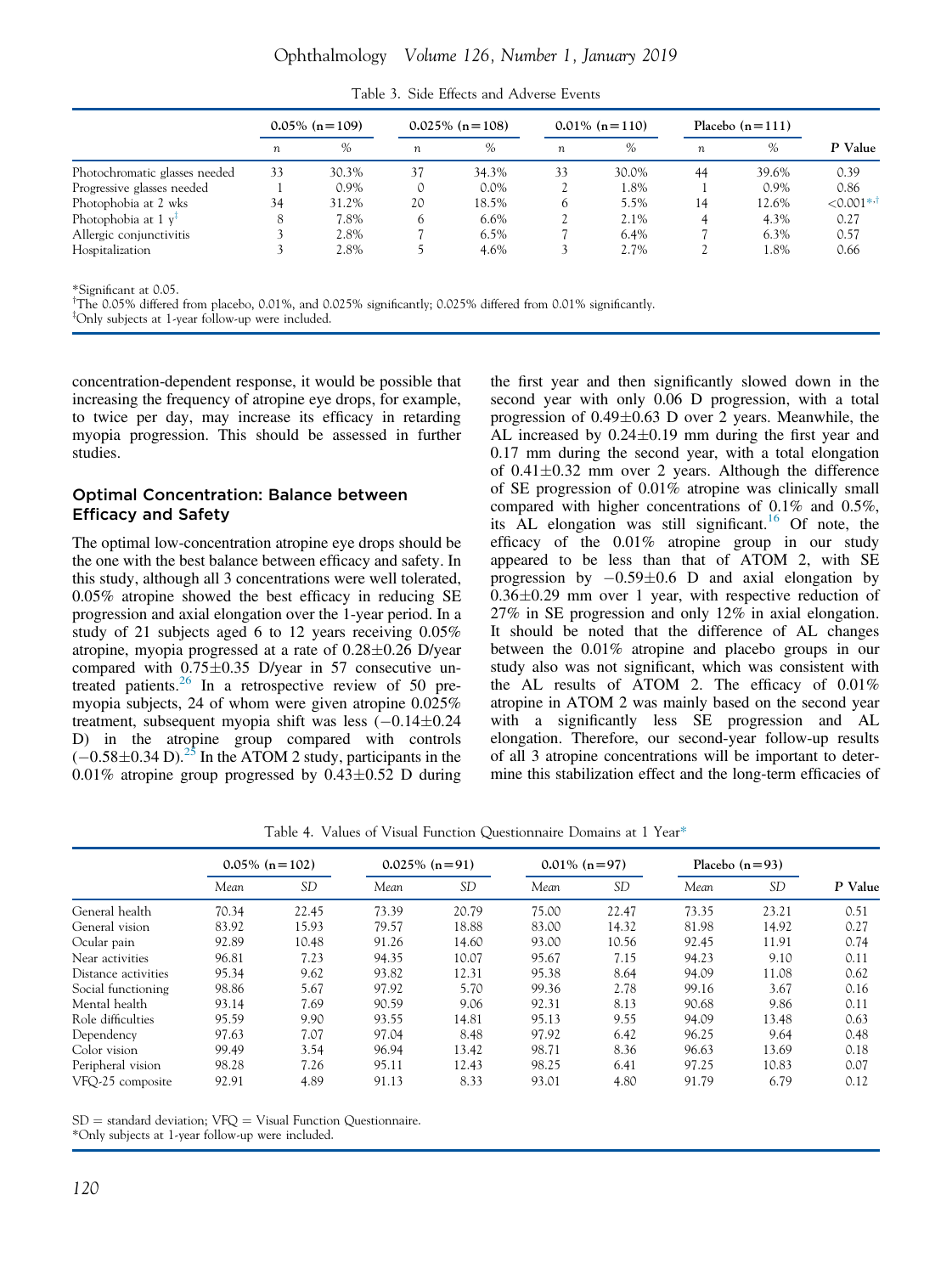different atropine concentrations. However, we found a better efficacy in the 0.05% atropine group, with SE progression by  $-0.27\pm0.61$  D/year and axial elongation by  $0.20\pm0.25$  mm/year, with respective reduction of 67% in SE progression and 51% in AL elongation. Of note, the efficacy of 0.05% atropine in our study was comparable to 0.1% atropine in the ATOM 2 study  $(-0.31 \pm 0.5 \text{ D}; 0.13 \pm 0.18)$ mm), but with a better tolerance.<sup>[16](#page-10-0)</sup> Nevertheless, direct comparison between our study and ATOM 2 should be cautious, because the age ranges and cohorts were different.<sup>[16](#page-10-0)</sup>

One main concern that deters the use of higherconcentration atropine is pupil mydriasis leading to photophobia, risk of cataract, and loss of accommodation resulting in blurry near vision.<sup>[14,16](#page-9-0)</sup> Results of one study suggested the maximum atropine concentration that would not induce symptoms was  $0.02\%$ .<sup>[30](#page-10-0)</sup> Notably, all groups of low-concentration atropine in our study (0.05%, 0.025%, and 0.01%) were well tolerated. First, accommodation amplitude reductions in all groups were small. In a functional term, a reduction of within 2 D accommodation amplitude (e.g.,  $12-10$  D) corresponds to an increase of the near point distance from 8.3 to 10 cm, which is not a major issue clinically. Of note, the 0.01% atropine group had accommodation loss similar to the placebo group, which seems to correlate with its relatively weak efficacy. Second, the near vision and best-corrected distant vision in all groups were not affected. Only a few subjects required progressive spectacles, which were similar among all groups. In contrast, 0.5% and 0.1% atropine in the ATOM 2 study led to a reduction of accommodation amplitude of 10.9 D and 2.4 D, and near visual loss of  $0.10 \pm 0.16$  and  $0.32 \pm 0.19$ logMAR units, respectively. Among them, 70% and 61% of subjects receiving 0.5% and 0.1% atropine, respectively, requested progressive glasses for reading.<sup>[16](#page-10-0)</sup> Third, although pupil dilatation was statistically significant among the groups in this study, the effect was small, that is, increased by 1 mm in 0.05% atropine, 0.8 mm in 0.025% atropine, and 0.5 mm in 0.01% atropine. In the ATOM 2 study, pupils were dilated by 3.5 mm in 0.5% atropine, 2.77 mm in 0.1% atropine, and 1.15 mm in 0.01% atropine.[16](#page-10-0) We noted a smaller pupil dilatation in our study, even at the same concentration of 0.01% atropine. One reason could be the use of different methods in pupil measurement, making direct comparison difficult.<sup>[16](#page-10-0)</sup> In our study, we used an objective method (i.e., OPD-Scan III) for pupil measurement. As for photophobia, the lowconcentration atropine affected fewer subjects than the higher-concentration atropine in reported studies. Notably, in our placebo group, 1 subject requested progressive lenses and 44 subjects took photochromatic glasses. This may suggest that some children were expecting blurring of vision and photophobia after the eye drops, although they received placebo. In addition, parental concern on the potential side effects of increased ultraviolet exposure also might account for the necessities of photochromatic spectacles. Likewise, parental concerns on the side effects or regular use of eye drops may lead to withdrawal from the study, although the dropout rate in our study was small. A locally validated Chinese version of the 25-Item National Eye Institute Visual

Function Questionnaire was administered to assess the vision-related quality of life at the end of 1 year.<sup>[24](#page-10-0)</sup> This provided a semiquantitative and standardized assessment that comprehensively covered 11 conditions, including general health, general vision, ocular pain, near vision, distance vision, social function, mental health, role limitations, dependency, color vision, and peripheral vision. Of note, our results suggested that the vision and quality of life of subjects receiving 0.05%, 0.025%, and 0.01% atropine were similar to those of subjects receiving placebo. Adverse events requiring hospitalization were reported in 13 subjects, but none of them was related to the atropine use.

## Mechanisms of Low-Concentration Atropine

Our study confirmed that low-concentration atropine eye drops reduced both SE progression and AL elongation in parallel. The hyperopic shift that occurred in subjects using high concentrations of 1%, 0.5%, and 0.1% atropine in the ATOM studies did not occur in subjects receiving lowconcentration 0.05%, 0.025%, and 0.01% atropine in our study.<sup>[14,16](#page-9-0)</sup> That hyperopic shift in the use of higher concentrations of atropine could be explained in part by the posterior shift of the lens-iris apparatus to the posterior chamber, resulting in a reduction of vitreous chamber depth. $31$  The anti-myopia mechanisms of atropine are not fully understood. Inhibition of accommodation was thought to be involved. However, subsequent studies revealed that atropine could also inhibit myopia in chicks, which have no accommodative facility, indicating a nonaccommodative mechanism via the nicotinic pathway.<sup>[32-35](#page-10-0)</sup> Atropine could have biochemical effects on the retina or sclera, which in turn affect remodeling of the sclera. First, atropine may function at a relatively low dose via a neurochemical cascade, which begins at M1/4 receptors in the retina, likely in amacrine cells. Second, atropine may inhibit glycosaminoglycan synthesis in scleral fibroblasts via a nonmuscarinic mechanism. $36,37$  Other theories suggest that pupillary dilation may lead to increased ultraviolet exposure, which may limit axial elongation.<sup>[38](#page-10-0)</sup> Myopia may be associated with increased chronic inflammation in the eye, which may be downregulated by atropine.<sup>[39](#page-10-0)</sup> Further studies are needed to reveal the anti-myopia mechanism of low-concentration atropine.

## Study Strengths and Limitations

The strengths of this study included the randomized and double-blinded design, placebo-controlled inclusion of different low-concentration atropine, large sample size, and low dropout rate. Comprehensive investigations of cycloplegic refraction, ocular biometry, pupil size, accommodation amplitude, and logMAR distant and near visual acuity were conducted. Inclusion of locally validated visionrelated questionnaires provided a comprehensive and semiquantitative assessment on visual function in subjects receiving various low-concentration atropine eye drops. Potential for unmasking of the subjects attributable to the atropine-induced photophobia and cycloplegia was unavoidable in all atropine control trials. However, the rate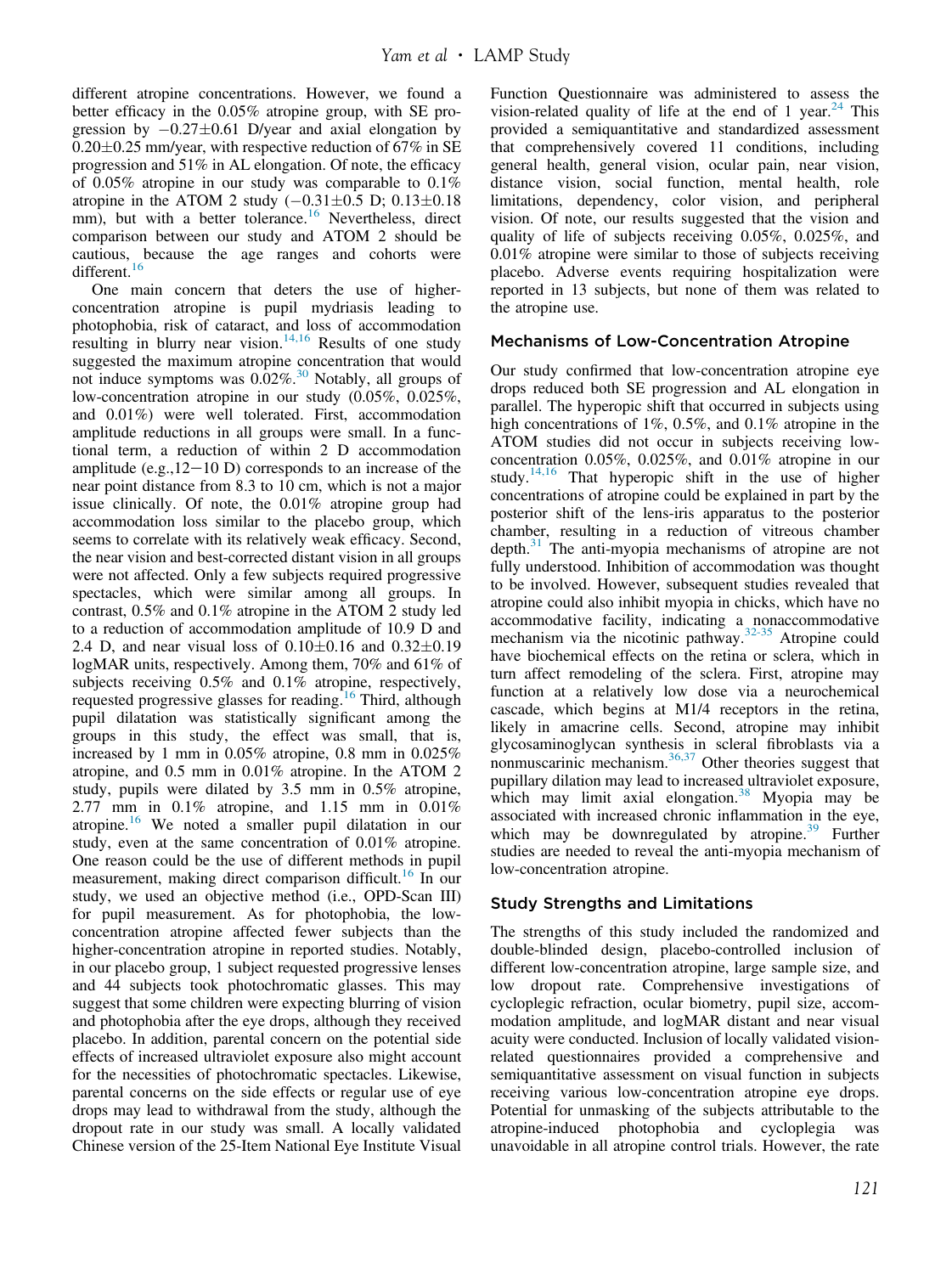<span id="page-9-0"></span>of photophobia, near vision disturbances, and vision-related quality of life in all groups were essentially similar in our results, which could decrease the chance of unmasking. Furthermore, investigators responsible for assessing all outcome measures were always masked. Cycloplegic refraction and biometry were performed only after the child had received the bilateral cycloplegic regimen. Of note, the placebo treatment period was set at 1-year duration in our current study, because it is unethical to let children continue placebo treatment once atropine was proven effective after 1 year. Therefore, placebo-compared efficacy for 0.05%, 0.025%, and 0.01% atropine could not be determined at a 2 year period. Nevertheless, because we will maintain the 3 atropine groups in the next phase of the study, we will be able to confirm whether 0.05% atropine is the best regimen when compared with 0.025% and 0.01% atropine; this, in return, makes the long-term placebo group less necessary. In addition, the RAF rule is a semiobjective method for accommodation measurement, which may lead to overestimation. Although more objective measurements would be preferred, using the RAF rule in our study enabled comparisons with the ATOM 1 and 2 studies. We did not measure the corneal endothelial cell counts in the first phase of our study. One laboratory study suggested that atropine may be toxic to corneal endothelium, $40$  but clinical evidence is lacking. $41$ 

## Perspectives

The current study reported the first-year (Phase 1) results of our randomized controlled trial, which confirmed the efficacy of low-concentration atropine compared with placebo. However, some important questions have yet to be answered. The ATOM 2 study showed a better efficacy of low-concentration atropine in the second year than the first year, in particular the 0.01% group, suggesting a stabilization effect of progression with time, and that the difference between the efficacy of various low-concentration atropine became smaller at the end of second year, resulting in small clinical differences among 0.01%, 0.1%, and 0.5% atropine.[16](#page-10-0) Therefore, although we confirmed that atropine 0.05% is better than 0.025% and 0.01% over a 1-year period, it is important to compare their efficacies after 2 years to determine the long-term optimal concentration. After Phase 2 of our trial, we will report the 2-year efficacy and safety profiles of these 3 concentrations. In addition, a rebound phenomenon, that is, refractive changes after cessation of atropine treatment, has been observed in the ATOM 1 and 2 studies. $18,42$  There is also the question of whether atropine could be discontinued once the myopia progression was under control. This will be addressed in our subsequent study in Phase 3. Finally, in Phase 4, atropine will be resumed in children whose myopia refraction and AL progressed during the washout period to determine the long-term efficacy of low-concentration atropine at a 5-year period.

In summary, the results of our LAMP study provide new evidence supporting that 0.05%, 0.025%, and 0.01% atropine reduce myopia progression along a concentration-

dependent response. All concentrations of atropine were well tolerated without apparent adverse effect on the quality of life. Of the 3 concentrations used, 0.05% atropine was the most effective in controlling SE progression and axial elongation over a period of 1 year.

#### Acknowledgments

The authors thank all of the study subjects and their parents for participating in this clinical trial; Dr. Marten E. Brelen, FRCOphth, from the Department of Ophthalmology and Visual Sciences, the Chinese University of Hong Kong, for critical enhancement of the English style of this article; and Benjamin H. K. Yip, PhD, from the Jockey Club School of Public Health and Primary Care, the Chinese University of Hong Kong, for expert support on statistical analysis.

## References

- 1. [Cheng CY, Hsu WM, Liu JH, et al. Refractive errors in an](http://refhub.elsevier.com/S0161-6420(18)30285-9/sref1) [elderly Chinese population in Taiwan: the Shihpai Eye Study.](http://refhub.elsevier.com/S0161-6420(18)30285-9/sref1) [Invest Ophthalmol Vis Sci](http://refhub.elsevier.com/S0161-6420(18)30285-9/sref1). 2003;44:4630-[4638](http://refhub.elsevier.com/S0161-6420(18)30285-9/sref1).
- 2. [Wong TY, Foster PJ, Hee J, et al. Prevalence and risk factors](http://refhub.elsevier.com/S0161-6420(18)30285-9/sref2) [for refractive errors in adult Chinese in Singapore.](http://refhub.elsevier.com/S0161-6420(18)30285-9/sref2) Invest [Ophthalmol Vis Sci](http://refhub.elsevier.com/S0161-6420(18)30285-9/sref2). 2000;41:2486-[2494](http://refhub.elsevier.com/S0161-6420(18)30285-9/sref2).
- 3. [Sawada A, Tomidokoro A, Araie M, et al. Refractive errors in](http://refhub.elsevier.com/S0161-6420(18)30285-9/sref3) [an elderly Japanese population: the Tajimi study.](http://refhub.elsevier.com/S0161-6420(18)30285-9/sref3) Ophthal-mology[. 2008;115:363](http://refhub.elsevier.com/S0161-6420(18)30285-9/sref3)-[370.e3.](http://refhub.elsevier.com/S0161-6420(18)30285-9/sref3)
- 4. [He M, Huang W, Li Y, et al. Refractive error and biometry in](http://refhub.elsevier.com/S0161-6420(18)30285-9/sref4) [older Chinese adults: the Liwan eye study.](http://refhub.elsevier.com/S0161-6420(18)30285-9/sref4) Invest Ophthalmol Vis Sci[. 2009;50:5130](http://refhub.elsevier.com/S0161-6420(18)30285-9/sref4)-[5136.](http://refhub.elsevier.com/S0161-6420(18)30285-9/sref4)
- 5. [Jung SK, Lee JH, Kakizaki H, Jee D. Prevalence of myopia](http://refhub.elsevier.com/S0161-6420(18)30285-9/sref5) [and its association with body stature and educational level in](http://refhub.elsevier.com/S0161-6420(18)30285-9/sref5) [19-year-old male conscripts in Seoul, South Korea.](http://refhub.elsevier.com/S0161-6420(18)30285-9/sref5) Invest [Ophthalmol Vis Sci](http://refhub.elsevier.com/S0161-6420(18)30285-9/sref5). 2012;53:5579-[5583](http://refhub.elsevier.com/S0161-6420(18)30285-9/sref5).
- 6. [Sun J, Zhou J, Zhao P, et al. High prevalence of myopia and](http://refhub.elsevier.com/S0161-6420(18)30285-9/sref6) [high myopia in 5060 Chinese university students in Shanghai.](http://refhub.elsevier.com/S0161-6420(18)30285-9/sref6) [Invest Ophthalmol Vis Sci](http://refhub.elsevier.com/S0161-6420(18)30285-9/sref6). 2012;53:7504-[7509](http://refhub.elsevier.com/S0161-6420(18)30285-9/sref6).
- 7. [Holden BA, Fricke TR, Wilson DA, et al. Global prevalence of](http://refhub.elsevier.com/S0161-6420(18)30285-9/sref7) [myopia and high myopia and temporal trends from 2000](http://refhub.elsevier.com/S0161-6420(18)30285-9/sref7) through 2050. Ophthalmology[. 2016;123:1036](http://refhub.elsevier.com/S0161-6420(18)30285-9/sref7)-[1042](http://refhub.elsevier.com/S0161-6420(18)30285-9/sref7).
- 8. [Rudnicka AR, Kapetanakis VV, Wathern AK, et al. Global](http://refhub.elsevier.com/S0161-6420(18)30285-9/sref8) [variations and time trends in the prevalence of childhood](http://refhub.elsevier.com/S0161-6420(18)30285-9/sref8) [myopia, a systematic review and quantitative meta-analysis:](http://refhub.elsevier.com/S0161-6420(18)30285-9/sref8) [implications for aetiology and early prevention.](http://refhub.elsevier.com/S0161-6420(18)30285-9/sref8) Br J Oph-thalmol[. 2016;100:882](http://refhub.elsevier.com/S0161-6420(18)30285-9/sref8)-[890](http://refhub.elsevier.com/S0161-6420(18)30285-9/sref8).
- 9. [Saw SM, Gazzard G, Shih-Yen EC, Chua WH. Myopia and](http://refhub.elsevier.com/S0161-6420(18)30285-9/sref9) [associated pathological complications.](http://refhub.elsevier.com/S0161-6420(18)30285-9/sref9) Ophthalmic Physiol  $Opt. 2005; 25:381-391.$  $Opt. 2005; 25:381-391.$
- 10. [Wakazono T, Yamashiro K, Miyake M, et al. Association](http://refhub.elsevier.com/S0161-6420(18)30285-9/sref10) [between eye shape and myopic traction maculopathy in high](http://refhub.elsevier.com/S0161-6420(18)30285-9/sref10) myopia. [Ophthalmology](http://refhub.elsevier.com/S0161-6420(18)30285-9/sref10). 2016;123:919-[921](http://refhub.elsevier.com/S0161-6420(18)30285-9/sref10).
- 11. [Mitchell P, Hourihan F, Sandbach J, Wang JJ. The relationship](http://refhub.elsevier.com/S0161-6420(18)30285-9/sref11) [between glaucoma and myopia: the Blue Mountains Eye](http://refhub.elsevier.com/S0161-6420(18)30285-9/sref11) Study. Ophthalmology[. 1999;106:2010](http://refhub.elsevier.com/S0161-6420(18)30285-9/sref11)-[2015](http://refhub.elsevier.com/S0161-6420(18)30285-9/sref11).
- 12. [Coppe AM, Ripandelli G, Parisi V, et al. Prevalence of](http://refhub.elsevier.com/S0161-6420(18)30285-9/sref12) [asymptomatic macular holes in highly myopic eyes.](http://refhub.elsevier.com/S0161-6420(18)30285-9/sref12) Ophthalmology[. 2005;112:2103](http://refhub.elsevier.com/S0161-6420(18)30285-9/sref12)-[2109](http://refhub.elsevier.com/S0161-6420(18)30285-9/sref12).
- 13. [Fang YT, Chou YJ, Pu C, et al. Prescription of atropine eye drops](http://refhub.elsevier.com/S0161-6420(18)30285-9/sref13) [among children diagnosed with myopia in Taiwan from 2000 to](http://refhub.elsevier.com/S0161-6420(18)30285-9/sref13) [2007: a nationwide study.](http://refhub.elsevier.com/S0161-6420(18)30285-9/sref13) Eye (Lond). 2013;27:418-[424](http://refhub.elsevier.com/S0161-6420(18)30285-9/sref13).
- 14. [Chua WH, Balakrishnan V, Chan YH, et al. Atropine for the](http://refhub.elsevier.com/S0161-6420(18)30285-9/sref14) [treatment of childhood myopia.](http://refhub.elsevier.com/S0161-6420(18)30285-9/sref14) Ophthalmology. 2006;113:  $2285 - 2291.$  $2285 - 2291.$  $2285 - 2291.$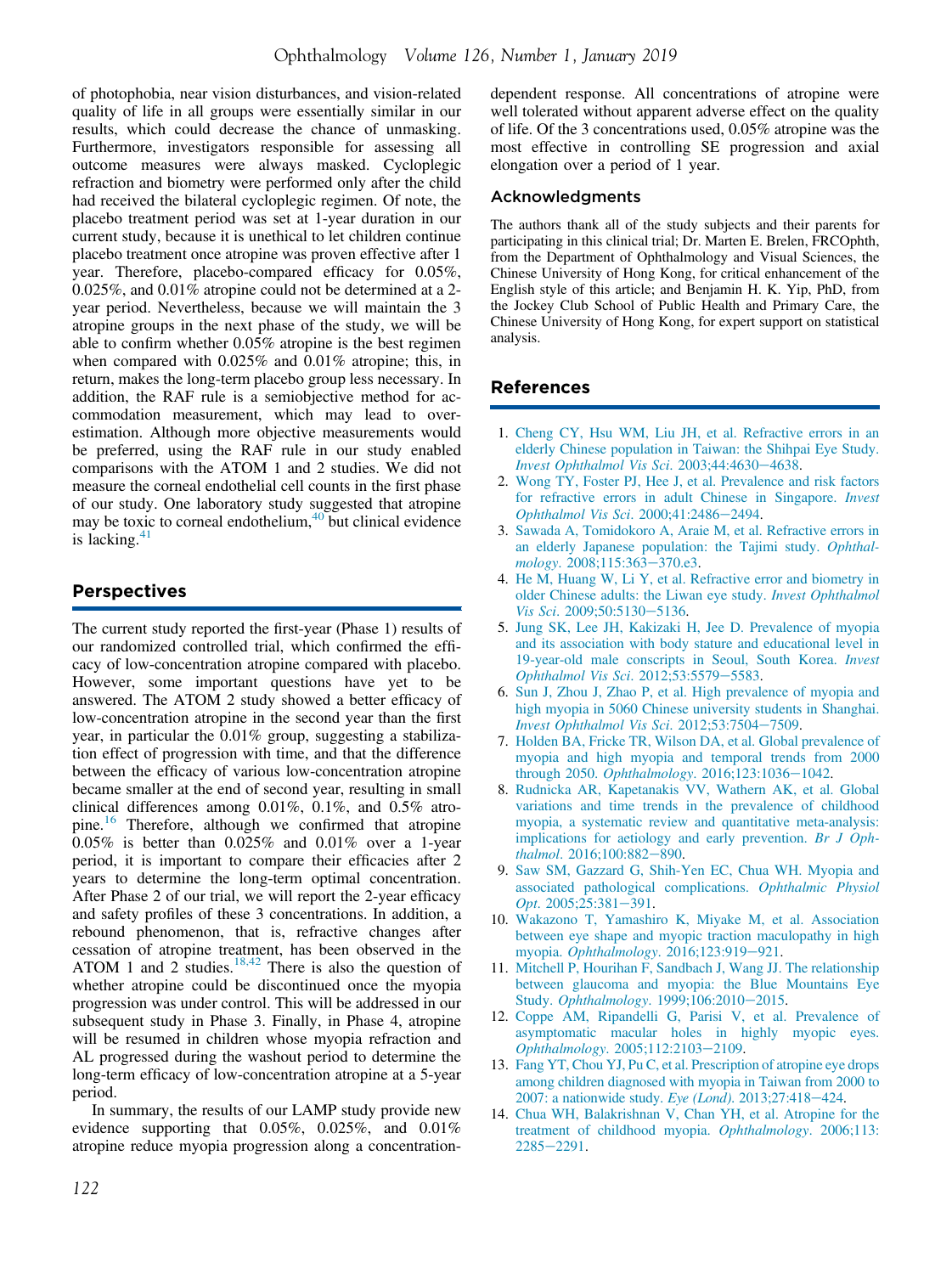- <span id="page-10-0"></span>15. [Fan DS, Lam DS, Chan CK, et al. Topical atropine in retarding](http://refhub.elsevier.com/S0161-6420(18)30285-9/sref15) [myopic progression and axial length growth in children with](http://refhub.elsevier.com/S0161-6420(18)30285-9/sref15) [moderate to severe myopia: a pilot study.](http://refhub.elsevier.com/S0161-6420(18)30285-9/sref15) Jpn J Ophthalmol. [2007;51:27](http://refhub.elsevier.com/S0161-6420(18)30285-9/sref15)-[33](http://refhub.elsevier.com/S0161-6420(18)30285-9/sref15).
- 16. [Chia A, Chua WH, Cheung YB, et al. Atropine for the treat](http://refhub.elsevier.com/S0161-6420(18)30285-9/sref16)[ment of childhood myopia: safety and ef](http://refhub.elsevier.com/S0161-6420(18)30285-9/sref16)ficacy of 0.5%, 0.1%, [and 0.01% doses \(Atropine for the Treatment of Myopia 2\).](http://refhub.elsevier.com/S0161-6420(18)30285-9/sref16) [Ophthalmology](http://refhub.elsevier.com/S0161-6420(18)30285-9/sref16). 2012;119:347-[354](http://refhub.elsevier.com/S0161-6420(18)30285-9/sref16).
- 17. [Chia A, Lu QS, Tan D. Five-year clinical trial on atropine for](http://refhub.elsevier.com/S0161-6420(18)30285-9/sref17) [the treatment of myopia 2: myopia control with atropine 0.01%](http://refhub.elsevier.com/S0161-6420(18)30285-9/sref17) eyedrops. [Ophthalmology](http://refhub.elsevier.com/S0161-6420(18)30285-9/sref17). 2016;123:391-[399.](http://refhub.elsevier.com/S0161-6420(18)30285-9/sref17)
- 18. [Chia A, Chua WH, Wen L, et al. Atropine for the treatment of](http://refhub.elsevier.com/S0161-6420(18)30285-9/sref18) [childhood myopia: changes after stopping atropine 0.01%,](http://refhub.elsevier.com/S0161-6420(18)30285-9/sref18) 0.1% and 0.5%. [Am J Ophthalmol](http://refhub.elsevier.com/S0161-6420(18)30285-9/sref18). 2014;157:451-[457.e1](http://refhub.elsevier.com/S0161-6420(18)30285-9/sref18).
- 19. [Clark TY, Clark RA. Atropine 0.01% eyedrops signi](http://refhub.elsevier.com/S0161-6420(18)30285-9/sref19)ficantly [reduce the progression of childhood myopia.](http://refhub.elsevier.com/S0161-6420(18)30285-9/sref19) J Ocul Pharmacol Ther.  $2015;31:541-545$  $2015;31:541-545$ .
- 20. [Pineles SL, Kraker RT, VanderVeen DK, et al. Atropine for](http://refhub.elsevier.com/S0161-6420(18)30285-9/sref20) [the prevention of myopia progression in children: a report by](http://refhub.elsevier.com/S0161-6420(18)30285-9/sref20) [the American Academy of Ophthalmology.](http://refhub.elsevier.com/S0161-6420(18)30285-9/sref20) Ophthalmology. [2017;124:1857](http://refhub.elsevier.com/S0161-6420(18)30285-9/sref20)-[1866.](http://refhub.elsevier.com/S0161-6420(18)30285-9/sref20)
- 21. [Huang J, Wen D, Wang Q, et al. Ef](http://refhub.elsevier.com/S0161-6420(18)30285-9/sref21)ficacy comparison of 16 [interventions for myopia control in children: a network meta-](http://refhub.elsevier.com/S0161-6420(18)30285-9/sref21)analysis. [Ophthalmology](http://refhub.elsevier.com/S0161-6420(18)30285-9/sref21).  $2016;123:697-708$  $2016;123:697-708$ .
- 22. [Gong Q, Janowski M, Luo M, et al. Ef](http://refhub.elsevier.com/S0161-6420(18)30285-9/sref22)ficacy and adverse [effects of atropine in childhood myopia: a meta-analysis.](http://refhub.elsevier.com/S0161-6420(18)30285-9/sref22) [JAMA Ophthalmol](http://refhub.elsevier.com/S0161-6420(18)30285-9/sref22). 2017;135:624-[630.](http://refhub.elsevier.com/S0161-6420(18)30285-9/sref22)
- 23. [Ojaimi E, Rose KA, Smith W, et al. Methods for a population](http://refhub.elsevier.com/S0161-6420(18)30285-9/sref23)[based study of myopia and other eye conditions in school](http://refhub.elsevier.com/S0161-6420(18)30285-9/sref23) [children: the Sydney Myopia Study.](http://refhub.elsevier.com/S0161-6420(18)30285-9/sref23) Ophthalmic Epidemiol. [2005;12:59](http://refhub.elsevier.com/S0161-6420(18)30285-9/sref23)-[69](http://refhub.elsevier.com/S0161-6420(18)30285-9/sref23).
- 24. [Chan CW, Wong D, Lam CL, et al. Development of a Chinese](http://refhub.elsevier.com/S0161-6420(18)30285-9/sref24) [version of the National Eye Institute Visual Function](http://refhub.elsevier.com/S0161-6420(18)30285-9/sref24) [Questionnaire \(CHI-VFQ-25\) as a tool to study patients with](http://refhub.elsevier.com/S0161-6420(18)30285-9/sref24) [eye diseases in Hong Kong.](http://refhub.elsevier.com/S0161-6420(18)30285-9/sref24) Br J Ophthalmol. 2009;93:  $1431 - 1436.$  $1431 - 1436.$  $1431 - 1436.$
- 25. [Fang PC, Chung MY, Yu HJ, Wu PC. Prevention of myopia](http://refhub.elsevier.com/S0161-6420(18)30285-9/sref25) [onset with 0.025% atropine in premyopic children.](http://refhub.elsevier.com/S0161-6420(18)30285-9/sref25) J Ocul [Pharmacol Ther](http://refhub.elsevier.com/S0161-6420(18)30285-9/sref25).  $2010;26:341-345$ .
- 26. [Lee JJ, Fang PC, Yang IH, et al. Prevention of myopia](http://refhub.elsevier.com/S0161-6420(18)30285-9/sref26) [progression with 0.05% atropine solution.](http://refhub.elsevier.com/S0161-6420(18)30285-9/sref26) J Ocul Pharmacol Ther.  $2006;22:41-46$  $2006;22:41-46$ .
- 27. [Mezer E, Zloto O, Farzavandi SK, et al. Current Trends to](http://refhub.elsevier.com/S0161-6420(18)30285-9/sref27) [Decrease Myopia Progression Survey: An IPOSC Global](http://refhub.elsevier.com/S0161-6420(18)30285-9/sref27) Study. In: [International Strabismological Association \(ISA\)/](http://refhub.elsevier.com/S0161-6420(18)30285-9/sref27) [American Association for Pediatric Ophthalmology & Stra](http://refhub.elsevier.com/S0161-6420(18)30285-9/sref27)[bismus \(AAPOS\) Joint Meeting](http://refhub.elsevier.com/S0161-6420(18)30285-9/sref27). Washington, DC: Interna[tional Strabismological Association; 2018](http://refhub.elsevier.com/S0161-6420(18)30285-9/sref27).

## Footnotes and Financial Disclosures

Originally received: January 29, 2018. Final revision: May 24, 2018. Accepted: May 30, 2018.

Available online: July 6, 2018. Manuscript no. 2018-245.

<sup>1</sup> Department of Ophthalmology and Visual Sciences, The Chinese University of Hong Kong, Hong Kong.

<sup>2</sup> Department of Ophthalmology, Tung Wah Eastern Hospital, Hong Kong.

<sup>3</sup> Department of Ophthalmology and Visual Sciences, Prince of Wales Hospital, Hong Kong.

Presented as a poster at: the Association for Research in Vision and Ophthalmology, April 29, 2018, Honolulu, Hawaii.

- 28. [Wu PC, Yang YH, Fang PC. The long-term results of using](http://refhub.elsevier.com/S0161-6420(18)30285-9/sref28) [low-concentration atropine eye drops for controlling myopia](http://refhub.elsevier.com/S0161-6420(18)30285-9/sref28) [progression in schoolchildren.](http://refhub.elsevier.com/S0161-6420(18)30285-9/sref28) J Ocul Pharmacol Ther. [2011;27:461](http://refhub.elsevier.com/S0161-6420(18)30285-9/sref28)-[466](http://refhub.elsevier.com/S0161-6420(18)30285-9/sref28).
- 29. [Shih YF, Chen CH, Chou AC, et al. Effects of different](http://refhub.elsevier.com/S0161-6420(18)30285-9/sref29) [concentrations of atropine on controlling myopia in myopic](http://refhub.elsevier.com/S0161-6420(18)30285-9/sref29) children. [J Ocul Pharmacol Ther](http://refhub.elsevier.com/S0161-6420(18)30285-9/sref29). 1999;15:85-[90](http://refhub.elsevier.com/S0161-6420(18)30285-9/sref29).
- 30. [Cooper J, Eisenberg N, Schulman E, Wang FM. Maximum](http://refhub.elsevier.com/S0161-6420(18)30285-9/sref30) [atropine dose without clinical signs or symptoms.](http://refhub.elsevier.com/S0161-6420(18)30285-9/sref30) Optom Vis Sci[. 2013;90:1467](http://refhub.elsevier.com/S0161-6420(18)30285-9/sref30)-[1472](http://refhub.elsevier.com/S0161-6420(18)30285-9/sref30).
- 31. [Kumaran A, Htoon HM, Tan D, Chia A. Analysis of changes](http://refhub.elsevier.com/S0161-6420(18)30285-9/sref31) [in refraction and biometry of atropine- and placebo-treated](http://refhub.elsevier.com/S0161-6420(18)30285-9/sref31) eyes. [Invest Ophthalmol Vis Sci](http://refhub.elsevier.com/S0161-6420(18)30285-9/sref31). 2015;56:5650-[5655](http://refhub.elsevier.com/S0161-6420(18)30285-9/sref31).
- 32. [Tigges M, Iuvone PM, Fernandes A, et al. Effects of musca](http://refhub.elsevier.com/S0161-6420(18)30285-9/sref32)[rinic cholinergic receptor antagonists on postnatal eye growth](http://refhub.elsevier.com/S0161-6420(18)30285-9/sref32) [of rhesus monkeys.](http://refhub.elsevier.com/S0161-6420(18)30285-9/sref32) Optom Vis Sci. 1999;76:397-[407](http://refhub.elsevier.com/S0161-6420(18)30285-9/sref32).
- 33. [Stone RA, Lin T, Laties AM. Muscarinic antagonist effects](http://refhub.elsevier.com/S0161-6420(18)30285-9/sref33) [on experimental chick myopia.](http://refhub.elsevier.com/S0161-6420(18)30285-9/sref33) Exp Eye Res. 1991;52:  $755 - 758.$  $755 - 758.$  $755 - 758.$
- 34. [Glasser A, Howland HC. A history of studies of visual ac](http://refhub.elsevier.com/S0161-6420(18)30285-9/sref34)[commodation in birds.](http://refhub.elsevier.com/S0161-6420(18)30285-9/sref34)  $Q$  Rev Biol. 1996;71:475-[509.](http://refhub.elsevier.com/S0161-6420(18)30285-9/sref34)
- 35. [McBrien NA, Moghaddam HO, Reeder AP. Atropine reduces](http://refhub.elsevier.com/S0161-6420(18)30285-9/sref35) [experimental myopia and eye enlargement via a non](http://refhub.elsevier.com/S0161-6420(18)30285-9/sref35)accommodative mechanism. [Invest Ophthalmol Vis Sci](http://refhub.elsevier.com/S0161-6420(18)30285-9/sref35). [1993;34:205](http://refhub.elsevier.com/S0161-6420(18)30285-9/sref35)-[215](http://refhub.elsevier.com/S0161-6420(18)30285-9/sref35).
- 36. [Qu J, Zhou X, Xie R, et al. The presence of m1 to m5 receptors](http://refhub.elsevier.com/S0161-6420(18)30285-9/sref36) [in human sclera: evidence of the sclera as a potential site of](http://refhub.elsevier.com/S0161-6420(18)30285-9/sref36) [action for muscarinic receptor antagonists.](http://refhub.elsevier.com/S0161-6420(18)30285-9/sref36) Curr Eye Res. [2006;31:587](http://refhub.elsevier.com/S0161-6420(18)30285-9/sref36)-[597](http://refhub.elsevier.com/S0161-6420(18)30285-9/sref36).
- 37. [Tan D, Tay SA, Loh KL, Chia A. Topical atropine in the](http://refhub.elsevier.com/S0161-6420(18)30285-9/sref37) control of myopia. [Asia Pac J Ophthalmol \(Phila\)](http://refhub.elsevier.com/S0161-6420(18)30285-9/sref37). 2016;5:  $424 - 428.$  $424 - 428.$  $424 - 428.$
- 38. [Prepas SB. Light, literacy and the absence of ultraviolet radi](http://refhub.elsevier.com/S0161-6420(18)30285-9/sref38)[ation in the development of myopia.](http://refhub.elsevier.com/S0161-6420(18)30285-9/sref38) Med Hypotheses. [2008;70:635](http://refhub.elsevier.com/S0161-6420(18)30285-9/sref38)-[637](http://refhub.elsevier.com/S0161-6420(18)30285-9/sref38).
- 39. [Lin HJ, Wei CC, Chang CY, et al. Role of chronic](http://refhub.elsevier.com/S0161-6420(18)30285-9/sref39) infl[ammation in myopia progression: clinical evidence and](http://refhub.elsevier.com/S0161-6420(18)30285-9/sref39) [experimental validation.](http://refhub.elsevier.com/S0161-6420(18)30285-9/sref39) EBioMedicine. 2016;10:269-[281](http://refhub.elsevier.com/S0161-6420(18)30285-9/sref39).
- 40. [Wen Q, Fan TJ, Tian CL. Cytotoxicity of atropine to human](http://refhub.elsevier.com/S0161-6420(18)30285-9/sref40) [corneal endothelial cells by inducing mitochondrion](http://refhub.elsevier.com/S0161-6420(18)30285-9/sref40)dependent apoptosis. [Exp Biol Med \(Maywood\)](http://refhub.elsevier.com/S0161-6420(18)30285-9/sref40). 2016;241:  $1457 - 1465$  $1457 - 1465$ .
- 41. [Lin HJ, Wan L, Tsai FJ, et al. Overnight orthokeratology is](http://refhub.elsevier.com/S0161-6420(18)30285-9/sref41) [comparable with atropine in controlling myopia.](http://refhub.elsevier.com/S0161-6420(18)30285-9/sref41) BMC Ophthalmol[. 2014;14:40](http://refhub.elsevier.com/S0161-6420(18)30285-9/sref41).
- 42. [Tong L, Huang XL, Koh AL, et al. Atropine for the treatment](http://refhub.elsevier.com/S0161-6420(18)30285-9/sref42) [of childhood myopia: effect on myopia progression after](http://refhub.elsevier.com/S0161-6420(18)30285-9/sref42) [cessation of atropine.](http://refhub.elsevier.com/S0161-6420(18)30285-9/sref42) Ophthalmology. 2009;116:572-[579.](http://refhub.elsevier.com/S0161-6420(18)30285-9/sref42)

The author(s) have no proprietary or commercial interest in any materials discussed in this article.

Supported in part by the General Research Fund, Research Grants Council, Hong Kong (14111515 [J.C.Y.]); the Direct Grants of the Chinese University of Hong Kong (4054197 [C.P.P.], 4054193 [L.J.C.], and 4054121 and 4054199 [J.C.Y.]); the UBS Optimus Foundation Grant 8984 (J.C.Y.); and the CUHK Jockey Club Children Eye Care Programme.

HUMAN SUBJECTS: Human subjects were included in this study. The human ethics committees at the Chinese University of Hong Kong approved the study. All research adhered to the tenets of the Declaration of Helsinki. All participants provided informed consent.

No animal subjects were used in this study.

Financial Disclosure(s):